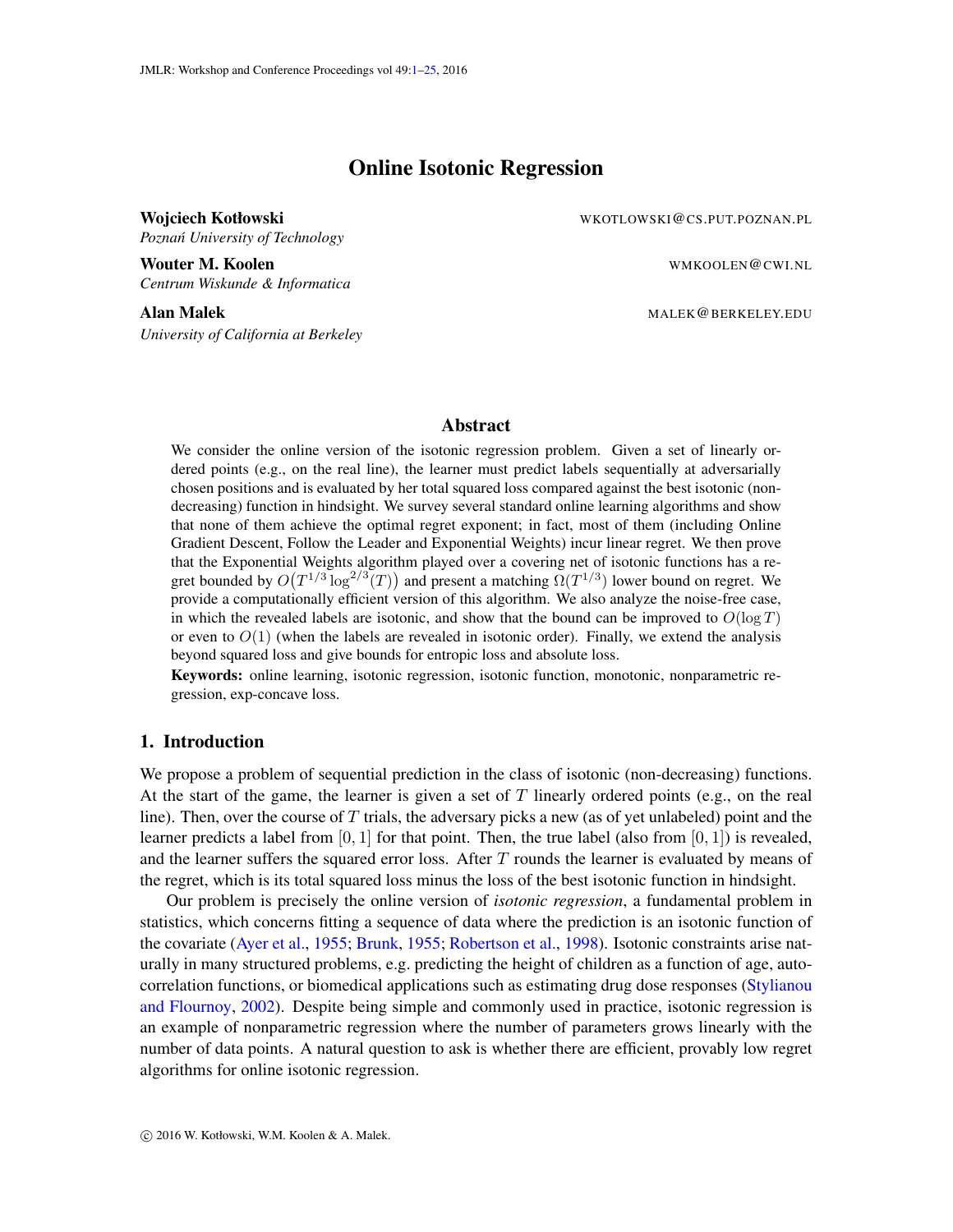Since online isotonic regression concerns minimizing a convex loss function over the convex set of feasible prediction strategies (isotonic functions), it can be analyzed within the framework of online convex optimization [\(Shalev-Shwartz,](#page-15-2) [2012\)](#page-15-2). We begin by surveying popular online learning algorithms in our setting and showing that most of them (including Online Gradient Descent, Follow the Leader and Exponential Weights) suffer regret that is linear in the number of data points in the worst case. The failure of most standard approaches makes the problem particularly interesting. We also show that the Exponentiated Gradient algorithm delivers a  $O(\sqrt{T \log T})$  regret guarantee which is nontrivial but suboptimal.

We then propose an algorithm which achieves the regret bound  $O(T^{1/3} \log^{2/3}(T))$ . The algorithm is a simple instance of Exponential Weights that plays on a covering net (discretization) of the class of isotonic functions. Despite the exponential size of the covering net, we present a computationally efficient implementation with  $O(T^{4/3})$  time per trial. We also show a lower bound  $\Omega(T^{1/3})$  on the regret of any algorithm, hence proving that the proposed algorithm is optimal (up to a logarithmic factor).

We also analyze the noise-free case where the labels revealed by the adversary are isotonic and therefore the loss of the best isotonic function is 0. We show that the achievable worst-case regret in this case scales only logarithmically in  $T$ . If we additionally assume that the labels are queried in isotonic order (from left to right), the achievable worst-case regret drops to 1. In both cases, we are able to determine the minimax algorithm and the actual value of the minimax regret.

Finally, we go beyond the squared loss and adapt our discretized Exponential Weights algorithm to logarithmic loss and get the same regret guarantee. We also consider isotonic regression with absolute loss and show that the minimax regret is of order  $\tilde{O}(\sqrt{T})$  and is achieved, up to a logarithmic factor, by the Exponentiated Gradient algorithm.

#### 1.1. Related work

Isotonic regression has been extensively studied in statistics starting from work by [Ayer et al.](#page-13-0) [\(1955\)](#page-13-0); [Brunk](#page-14-0) [\(1955\)](#page-14-0). The excellent book by [Robertson et al.](#page-15-0) [\(1998\)](#page-15-0) provides a history of the subject and numerous references to the statistical literature. Isotonic regression has applications throughout statistics (e.g. nonparametric regression, estimating monotone densities, parameter estimation and statistical tests under order constraints, multidimensional scaling, see [Robertson et al.](#page-15-0) [1998\)](#page-15-0) and to more practical problems in biology, medicine, psychology, etc. [\(Kruskal,](#page-14-1) [1964;](#page-14-1) [Stylianou and](#page-15-1) [Flournoy,](#page-15-1) [2002;](#page-15-1) [Obozinski et al.,](#page-15-3) [2008;](#page-15-3) [Luss et al.,](#page-15-4) [2012\)](#page-15-4).

The classical problem of minimizing an isotonic function under squared loss (the offline counterpart of this paper) has usually been studied in statistics under a generative model  $y_i = f(x_i) + \epsilon_i$ with  $f(x_i)$  being some isotonic function and  $\epsilon_i$  being random i.i.d. noise variables [\(Van de Geer,](#page-14-2) [1990;](#page-14-2) Birgé and Massart, [1993;](#page-14-3) [Zhang,](#page-15-5) [2002\)](#page-15-5). It is known (see, e.g., Zhang, 2002) that the statistical risk of the isotonic regression function  $\mathbb{E}[\frac{1}{T}]$  $\frac{1}{T} \|\hat{f} - f\|^2$  converges at the rate of  $O(T^{-2/3})$ , where  $T$  is the sample size. Interestingly, this matches (up to a logarithmic factor) our results on online isotonic regression, showing that the online version of the problem is not fundamentally harder.

In machine learning, isotonic regression is used to calibrate class probability estimates [\(Zadrozny](#page-15-6) [and Elkan,](#page-15-6) [2002;](#page-15-6) [Niculescu-Mizil and Caruana,](#page-15-7) [2005;](#page-15-7) [Menon et al.,](#page-15-8) [2012;](#page-15-8) [Narasimhan and Agar](#page-15-9)[wal,](#page-15-9) [2013;](#page-15-9) [Vovk et al.,](#page-15-10) [2015\)](#page-15-10), for ROC analysis [\(Fawcett and Niculescu-Mizil,](#page-14-4) [2007\)](#page-14-4), for learning Generalized Linear Models and Single Index Models [\(Kalai and Sastry,](#page-14-5) [2009;](#page-14-5) [Kakade et al.,](#page-14-6) [2011\)](#page-14-6), for data cleaning (Kotłowski and Słowiński, [2009\)](#page-14-7) and for ranking [\(Moon et al.,](#page-15-11) [2010\)](#page-15-11). Recent work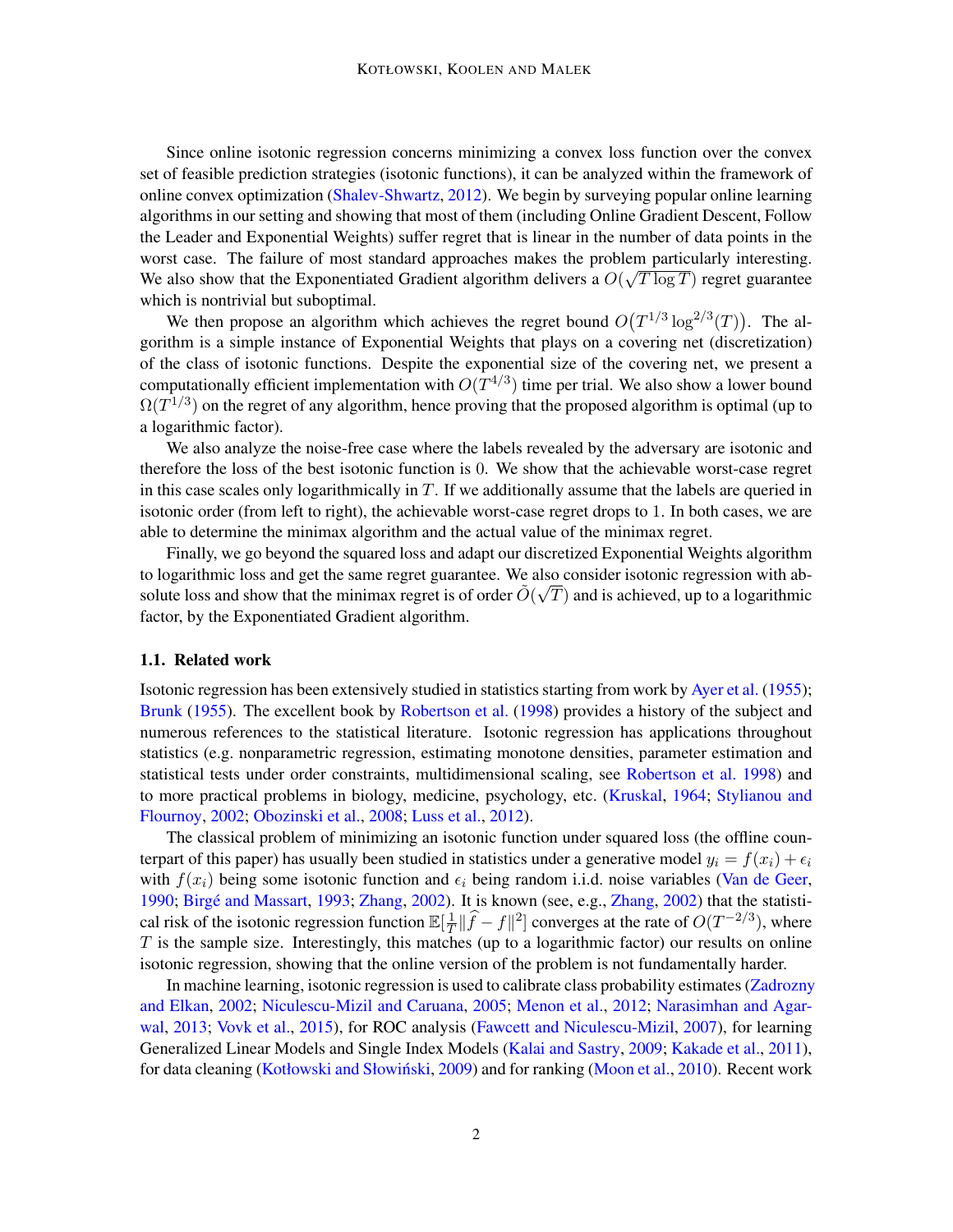by [Kyng et al.](#page-14-8) [\(2015\)](#page-14-8) proposes fast algorithms under general partial order constraints. None of these works are directly related to the subject of this paper. The one related problem we found is online learning with logarithmic loss for the class of monotone predictors as studied by [Cesa-Bianchi and](#page-14-9) [Lugosi](#page-14-9) [\(2001\)](#page-14-9), who give an upper bound on the minimax regret (the bound is not tight for our case).

We also note that the problem considered here falls into a general framework of online nonparametric regression. [Rakhlin and Sridharan](#page-15-12) [\(2014\)](#page-15-12) give nonconstructive upper and lower bound on the minimax regret, but using their bounds for a particular function class requires upper and lower bounds on its sequential entropy. In turn, our upper bound is achieved by an efficient algorithm, while the lower bound follows from a simple construction. [Gaillard and Gerchinovitz](#page-14-10) [\(2015\)](#page-14-10) propose an algorithm, called Chaining Exponentially Weighted Average Forecaster, that is based on aggregation on two levels. On the first level, a multi-variable version of Exponentiated Gradient is used, while on the second level, the Exponential Weights algorithm is used. The combined algorithm works for any totally bounded (in terms of metric entropy) set of functions, which includes our case. It is, however, computationally inefficient in general (an efficient adaptation of the algorithm is given for the Hölder class of functions, to which our class of isotonic functions does not belong). In contrast, we achieve the optimal bound by using a simple and efficient Exponential Weights algorithm on a properly discretized version of our function class (interestingly, [Gaillard](#page-14-10) [and Gerchinovitz](#page-14-10) [\(2015\)](#page-14-10) show that a general upper bound for Exponential Weights, which works for any totally bounded nonparametric class, is suboptimal).

#### <span id="page-2-0"></span>2. Problem statement

Let  $x_1 \le x_2 \le \ldots \le x_T$ , be a set of T linearly ordered points (e.g., on the real line), denoted by X. We call a function  $f: X \to \mathbb{R}$  *isotonic* (order-preserving) on X if  $f(x_i) \leq f(x_i)$  for any  $x_i \leq x_j$ . Given data  $(y_1, x_1), \ldots, (y_T, x_T)$ , the isotonic regression problem is to find an isotonic f that minimizes  $\sum_{t=1}^{T} (y_t - f(x_t))^2$ , and the optimal such function is called the *isotonic regression function*.

We consider the online version of the isotonic regression problem. The adversary chooses  $X =$  ${x_1, \ldots, x_T}$  which is given in advance to the learner. In each trial  $t = 1, \ldots, T$ , the adversary picks a yet unlabeled point  $x_i, i_t \in \{1, ..., T\}$  and the learner predicts with  $\hat{y}_{i_t} \in [0, 1]$ . Then, the setting label  $y_i \in [0, 1]$  is revealed and the learner is populized by the setting lass  $(y_i, \hat{y}_i)^2$ the actual label  $y_{i_t} \in [0, 1]$  is revealed, and the learner is penalized by the squared loss  $(y_{i_t} - \hat{y}_{i_t})^2$ .<br>Thus, the learner prodicts at all points  $x_{i_t} = x_{i_t}$  but in an advance is alorged and points. Thus, the learner predicts at all points  $x_1, \ldots x_T$  but in an adversarial order.

The goal of the learner is to have small regret, which is defined to be the difference of the cumulative loss and the cumulative loss of the best isotonic function in hindsight:

$$
\text{Reg}_T := \sum_{t=1}^T (y_{i_t} - \widehat{y}_{i_t})^2 - \min_{\text{isotonic } f} \sum_{t=1}^T (y_{i_t} - f(x_{i_t}))^2.
$$

Note that neither the labels nor the learner's predictions are required to be isotonic on  $X$ . In what follows, we assume without loss of generality that  $x_1 < x_2 < \ldots < x_T$ , because equal consecutive points  $x_i = x_{i+1}$  constrain the adversary  $(f(x_i) = f(x_{i+1})$  for any function f) but not the learner.

**Fixed-design.** We now argue that without showing  $X$  to the learner in advance, the problem is hopeless; if the adversary can choose  $x_{i_t}$  online, any learning algorithm will suffer regret at least 1  $\frac{1}{4}T$  (a linear regret implies very little learning is happening since playing randomly obtains linear regret). To see this, assume the adversary chooses  $x_{i_1} = 0$ ; given learner's prediction  $\hat{y}_{i_1}$ , the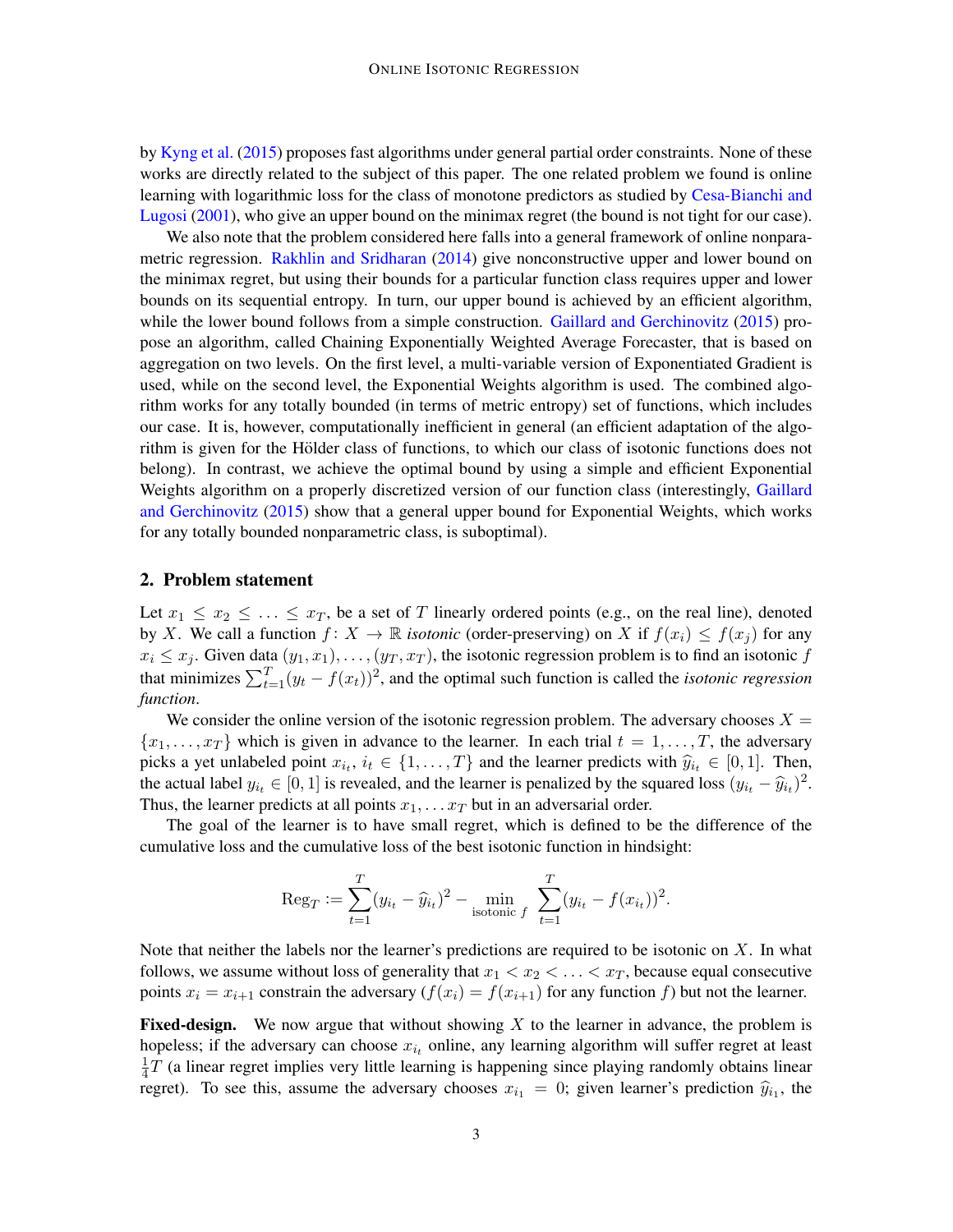| At trial $t = 1 \dots T$ :                                                       |
|----------------------------------------------------------------------------------|
| Adversary chooses index $i_t$ , such that $i_t \notin \{i_1, \ldots, i_{t-1}\}.$ |
| Learner predicts $\widehat{y}_{i_t} \in [0,1]$ .                                 |
| Adversary reveals label $y_{i_t} \in [0, 1]$ .                                   |
| Learner suffers squared loss $(y_{i_t} - \hat{y}_{i_t})^2$ .                     |
|                                                                                  |

<span id="page-3-0"></span>Figure 1: Online protocol for isotonic regression.

adversary can choose  $y_{i_1} \in \{0, 1\}$  to cause loss at least  $\frac{1}{4}$ . Now, after playing round t, the adversary chooses  $x_{i_{t+1}} = x_{i_t} - 2^{-t}$  if  $y_{i_t} = 1$  or  $x_{i_{t+1}} = x_{i_t} + 2^{-t}$  if  $y_{i_t} = 0$ . This allows the adversary to set  $y_{i_{t+1}}$  to any value and still respect isotonicity. Regardless of  $\hat{y}_{i_{t+1}}$ , the adversary inflicts loss at least 1  $\frac{1}{4}$ . This guarantees that if  $y_{i_t} = 1$  then  $x_{i_q} < x_{i_t}$  for all future points  $q = t + 1, \ldots, T$ ; similarly, if  $y_{i_t} = 0$  then  $x_{i_q} > x_{i_t}$  for all  $q > t$ . Hence, the label assignment is always isotonic on X, and the loss of the best isotonic function in hindsight is 0 (by choosing  $f(x_i) = y_i$ ,  $i = 1, ..., T$ ) while the total loss of the learner is at least  $\frac{1}{4}T$ .

Thus, the learner needs to know X in advance. On the other hand, the particular values  $x_i \in X$ do not play any role in this problem; it is only the order on  $X$  that matters. Thus, we may without loss of generality assume that  $x_i = i$  and represent isotonic functions by vectors  $\mathbf{f} = (f_1, \ldots, f_T)$ , where  $f_i := f(i)$ . We denote by  $\mathcal F$  the set of all  $[0, 1]$ -valued isotonic functions:

$$
\mathcal{F} = \{ \mathbf{f} = (f_1, \dots, f_T) \colon 0 \le f_1 \le f_2 \le \dots \le f_T \le 1 \}.
$$

Using this notation, the protocol for online isotonic regression is presented in Figure [1.](#page-3-0)

We will use  $\hat{L}_T = \sum_{t=1}^T (y_t - \hat{y}_t)^2$  to denote the total loss of the algorithm and  $L_T(f) =$  $\sum_{t=1}^{T} (y_t - f_t)^2$  to denote the total loss of the isotonic function  $f \in \mathcal{F}$ . The regret of the algorithm can then be concisely expressed as  $\text{Reg}_T = \widehat{L}_T - \min_{f \in \mathcal{F}} L_T (f)$ .

The offline solution. The classic solution to the isotonic regression problem is computed by the *Pool Adjacent Violators Algorithm* (PAVA) [\(Ayer et al.,](#page-13-0) [1955\)](#page-13-0). The algorithm is based on the observation that if the labels of any two consecutive points  $i, i + 1$  violate isotonicity, then we must have  $f_i^* = f_{i+1}^*$  in the optimal solution and we may merge both points to their average. This process repeats and terminates in at most  $T$  steps with the optimal solution. Efficient  $O(T)$  time implementations exist [\(De Leeuw et al.,](#page-14-11) [2009\)](#page-14-11). There are two important properties of the isotonic regression function  $f^*$  that we will need later [\(Robertson et al.,](#page-15-0) [1998\)](#page-15-0):

- 1. The function  $f^*$  is piecewise constant and thus its level sets partition  $\{1, \ldots, T\}$ .
- 2. The value of  $f^*$  on any level set is equal to the weighted average of labels within that set.

# <span id="page-3-1"></span>3. Blooper reel

The online isotonic regression problem concerns minimizing a convex loss function over the convex class of isotonic functions. Hence, the problem can be analyzed with online convex optimization tools [\(Shalev-Shwartz,](#page-15-2) [2012\)](#page-15-2). Unfortunately, we find that most of the common online learning algorithms completely fail on the isotonic regression problem in the sense of giving linear regret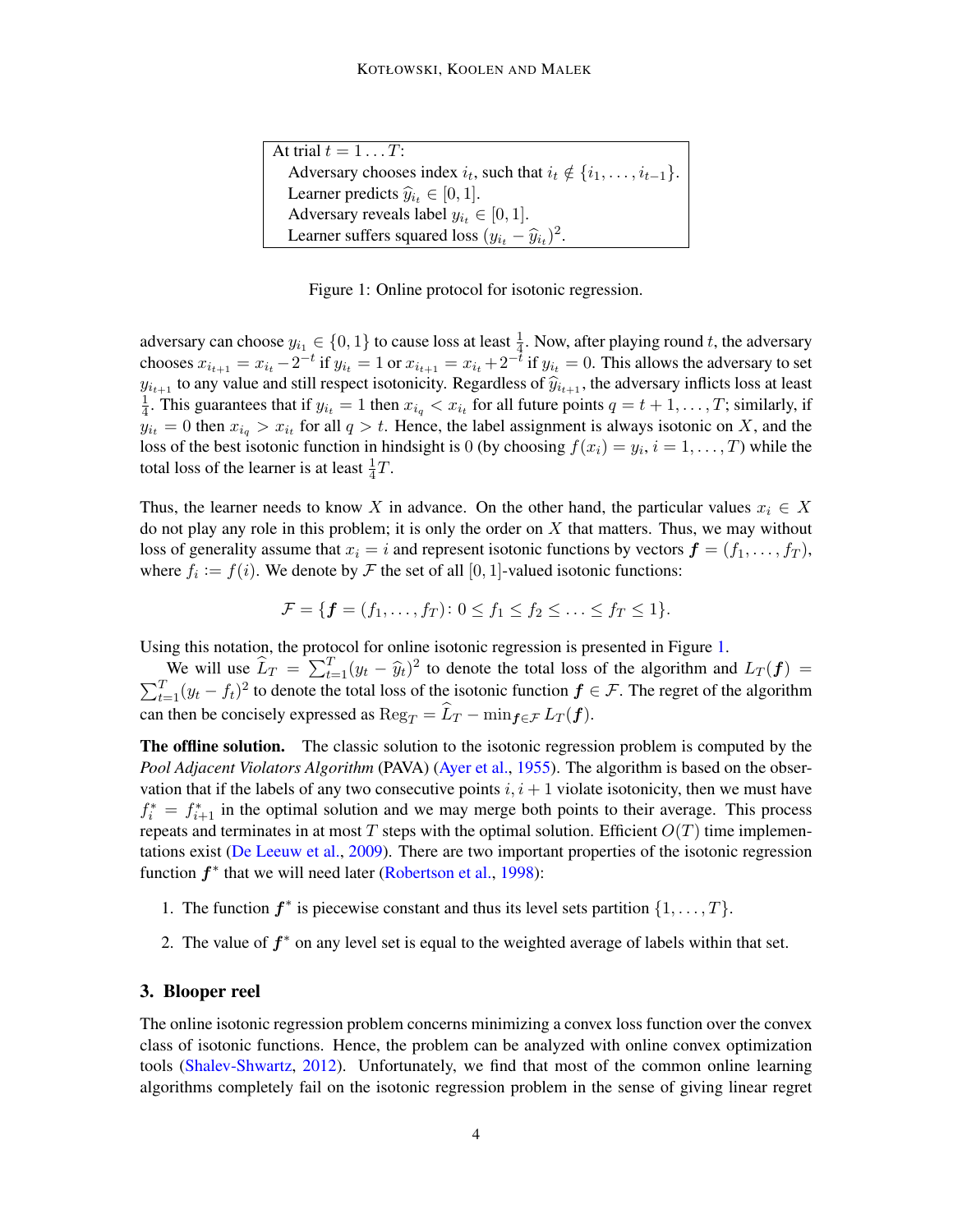| Algorithm                  |                               | General bound Bound for online IR |
|----------------------------|-------------------------------|-----------------------------------|
| Online GD                  | $G_2D_2\sqrt{T}$              |                                   |
| EG                         | $G_{\infty}D_1\sqrt{T\log d}$ | $\sqrt{T \log T}$                 |
| FTL.                       | $G_2D_2d\log T$               | $T^2 \log T$                      |
| <b>Exponential Weights</b> | $d \log T$                    | $T \log T$                        |

<span id="page-4-0"></span>Table 1: Comparison of general bounds as well as bounds specialized to online isotonic regression for various standard online learning algorithms. For general bounds,  $d$  denotes the dimension of the parameter vector (equal to T for this problem),  $G_p$  is the bound on the  $L_p$ -norm of the loss gradient, and  $D_q$  is the bound on the  $L_q$ -norm of the parameter vector. Bounds for FTL and Exponential Weights exploit the fact that the square loss is  $\frac{1}{2}$ -exp-concave [\(Cesa-Bianchi and Lugosi,](#page-14-12) [2006\)](#page-14-12).

guarantees or, at best, suboptimal rates of  $O($ √  $T$ ); see Table [1.](#page-4-0) We believe that the fact that most standard approaches fail makes the considered problem particularly interesting and challenging.

In the usual formulation of online convex optimization, for trials  $t = 1, \ldots, T$ , the learner predicts with a parameter vector  $w_t \in \mathbb{R}^d$ , the adversary reveals a convex loss function  $\ell_t$ , and the learner suffers loss  $\ell_t(\mathbf{w}_t)$ . To cast our problem in this framework, we set the prediction of the learner at trial t to  $\hat{y}_{i_t} = \boldsymbol{w}_t^{\text{T}} \boldsymbol{x}_{i_t}$  and the loss to  $\ell_t(\boldsymbol{w}_t) = (y_{i_t} - \boldsymbol{w}_t^{\text{T}} \boldsymbol{x}_{i_t})^2$ . There are two natural ways to parameterize  $\boldsymbol{w}_t, \boldsymbol{x}_{i_t} \in \mathbb{R}^d$ :

- 1. The learner predicts some  $f \in \mathcal{F}$  and sets  $w = f$ . Then,  $x_i$  is the *i*-th unit vector (with *i*-th coordinate equal to 1 and the remaining coordinates equal to 0). Note that  $\sup_{\bm{w}}\|\bm{w}\|_2=\sqrt{T}$ and  $\|\nabla \ell(\boldsymbol{w})\|_2 \leq 2$  in this parameterization.
- 2. The learner predicts some  $f \in \mathcal{F}$  and sets  $\mathbf{w} = (f_1 f_0, f_2 f_1, \dots, f_{T+1} f_T) \in \mathbb{R}^{T+1}$ , i.e. the vector of differences of  $f$  (we used two dummy variables  $f_0 = 0$  and  $f_{T+1} = 1$ ); then,  $x_i$  has the first i coordinates equal to 1 and the last  $T - i$  coordinates equal to 0. Note that  $\|\boldsymbol{w}\|_1 = 1$ ,  $\|\nabla \ell(\boldsymbol{w})\|_{\infty} \leq 2$ , but  $\sup_{y,\boldsymbol{w}} \|\nabla \ell(\boldsymbol{w})\|_2 = 2\sqrt{T}$ .

Table [1](#page-4-0) lists the general bounds and their specialization to online isotonic regression for several standard online learning algorithms: Online Gradient Descent (GD) [\(Zinkevich,](#page-15-13) [2003\)](#page-15-13), Exponentiated Gradient (EG) [Kivinen and Warmuth](#page-14-13) [\(1997\)](#page-14-13) when applied to exp-concave losses (which include squared loss, see [Cesa-Bianchi and Lugosi](#page-14-12) [2006\)](#page-14-12), Follow the Leader<sup>[1](#page-4-1)</sup>, and Exponential Weights [\(Hazan et al.,](#page-14-14) [2007\)](#page-14-14). EG is assumed to be used in the second parameterization, while the weights (Hazan et al., 2007). EG is assumed to be used in the second parameterization, while the bounds for the remaining algorithms apply to both parameterizations (since  $G_2D_2 = \Omega(\sqrt{T})$  in both cases). √

EG is the only algorithm that provides a meaningful bound of order  $O($  $(\overline{T \log T})$ , as shown in Appendix [A.](#page-16-0) All the other bounds are vacuous (linear in  $T$  or worse). This fact does not completely rule out these algorithms since we do not know a priori whether their bounds are tight in the worst case for isotonic regression. Next we will exhibit sequences of outcomes that cause GD, FTL and Exponential Weights to incur linear regret.

<span id="page-4-2"></span><span id="page-4-1"></span><sup>1.</sup> The Online Newton algorithm introduced by [Hazan et al.](#page-14-14) [\(2007\)](#page-14-14) is equivalent to FTL for squared loss.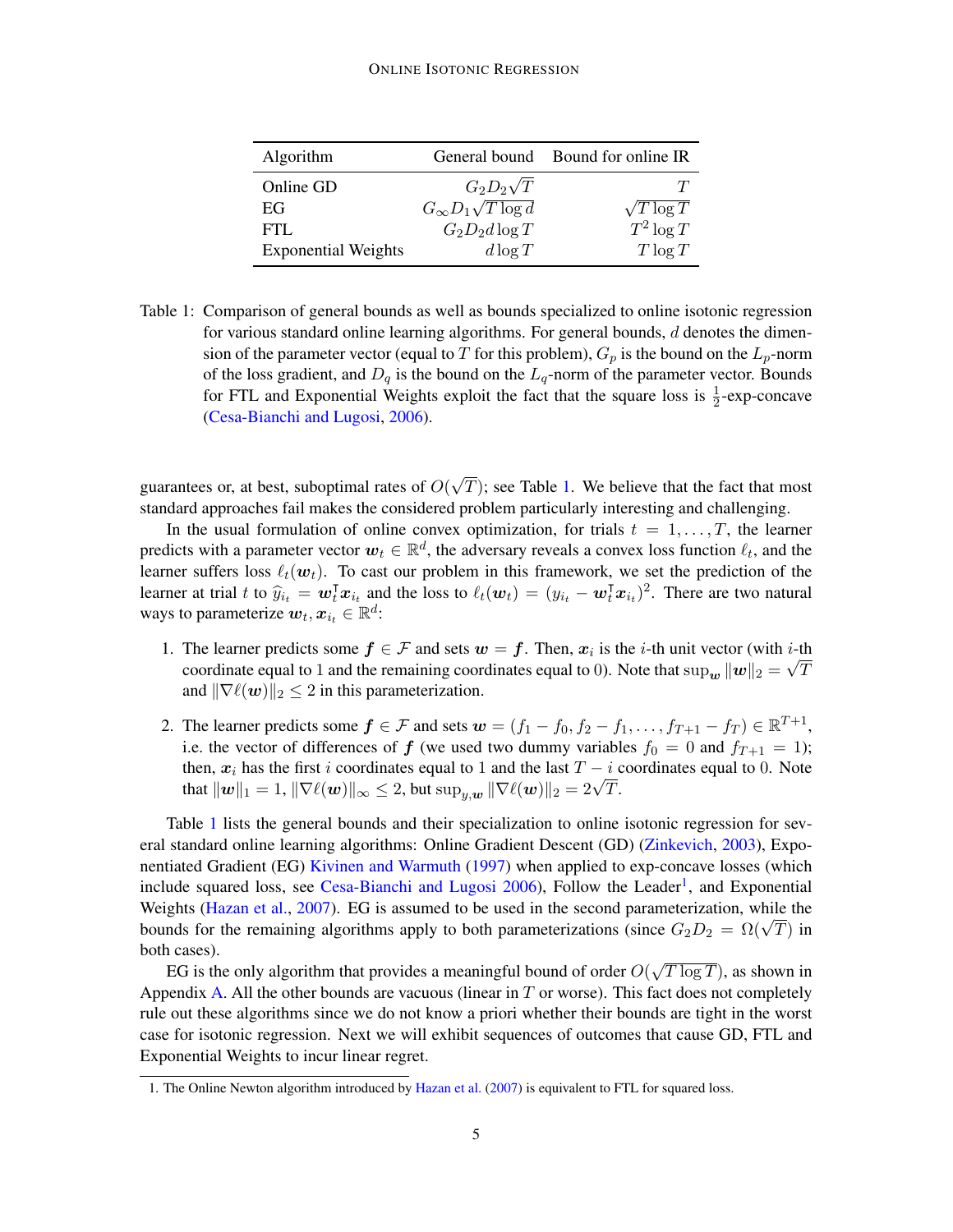**Theorem 1** *For any learning rate*  $\eta \geq 0$  *and any initial parameter vector*  $f_1 \in \mathcal{F}$ *, the Online Gradient Descent algorithm, defined as*

$$
\boldsymbol{f}_t = \operatorname*{argmin}_{\boldsymbol{f} \in \mathcal{F}} \left\{ \frac{1}{2} || \boldsymbol{f} - \boldsymbol{f}_{t-1} ||^2 + 2\eta (f_{t-1,i_{t-1}} - y_{i_{t-1}}) f_{i_{t-1}} \right\},\,
$$

suffers at least  $\frac{T}{4}$  regret in the worst case.

**Proof** The adversary reveals the labels in isotonic order  $(i_t = t$  for all t), and all the labels are zero. Then,  $\ell_t(f_t) = \ell_t(f_1)$ , and the total loss of the algorithm  $L_T$  is equal to the loss of the initial parameter vector:  $\hat{L}_T = L_T (f_1) = \sum_{t} f_{1,t}^2$ . This follows from the fact that  $f_t$  and  $f_{t-1}$  can only differ on the first  $t - 1$  coordinates ( $f_{t,q} = f_{t-1,q}$  for  $q \ge t$ ) so only the coordinates of the already labeled points are updated. To see this, note that the parameter update can be decomposed into the "descent" step  $f_t = f_{t-1} - 2\eta f_{t-1,t-1}e_{t-1}$  (where  $e_i$  is the *i*-th unit vector), and the "projection" step  $f_t = \arg\min_{f \in \mathcal{F}} \|f - \tilde{f}_t\|^2$  (which is actually the isotonic regression problem). The descent step decreases  $(t - 1)$ -th coordinate by some amount and leaves the remaining coordinates intact. Since  $f_{t-1}$  is isotonic,  $f_{t,t} \leq \ldots \leq f_{t,T}$  and  $f_{t,q} \leq f_{t,t}$  for all  $q < t$ . Hence, the projection step will only affect the first  $t - 1$  coordinates.

By symmetry, one can show that when the adversary reveals the labels in *antitonic* order  $(i_t =$  $T-t+1$  for all t), and all the labels are 1, then  $\widehat{L}_T = \sum_t (1-f_{1,t})^2$ . Since  $f_{1,t}^2 + (1-f_{1,t})^2 \ge \frac{1}{2}$  $\overline{2}$ for any  $f_{1,t}$ , the loss suffered by the algorithm on one of these sequences is at least  $\frac{T}{4}$ .

<span id="page-5-0"></span>**Theorem 2** For any regularization parameter  $\lambda > 0$  and any regularization center  $f_0 \in \mathcal{F}$ , the *Follow the (Regularized) Leader algorithm defined as:*

$$
\bm{f}_t = \underset{\bm{f} \in \mathcal{F}}{\text{argmin}} \left\{ \lambda ||\bm{f} - \bm{f}_0||^2 + \sum_{q=1}^{t-1} (f_{i_q} - y_{i_q})^2 \right\},\,
$$

suffers at least  $\frac{T}{4}$  regret in the worst case.

**Proof** The proof uses exactly the same arguments as the proof of Theorem [1:](#page-4-2) If the adversary reveals labels equal to 0 in isotonic order, or labels equal to 1 in antitonic order, then  $f_{t,t} = f_{0,t}$ for all  $t$ . This is because the constraints in the minimization problem are never active (argmin over  $f \in \mathbb{R}^T$  returns an isotonic function).

We used a regularized version of FTL in Theorem [2,](#page-5-0) because otherwise FTL does not give unique predictions for unlabeled points.

<span id="page-5-1"></span>Theorem 3 *The Exponential Weights algorithm defined as:*

$$
\boldsymbol{f}_t = \int_{\mathcal{F}} \boldsymbol{f} p_t(\boldsymbol{f}) \, \mathrm{d}\mu(\boldsymbol{f}), \qquad \text{where} \quad p_t(\boldsymbol{f}) = \frac{e^{-\frac{1}{2}\sum_{q=1}^{t-1}(f_{i_q} - y_{i_q})^2}}{\int_{\mathcal{F}} e^{-\frac{1}{2}\sum_{q=1}^{t-1}(f_{i_q} - y_{i_q})^2} \, \mathrm{d}\mu(\boldsymbol{f})},
$$

*with*  $\mu$  *being the uniform (Lebesgue) measure over*  $\mathcal{F}$ *, suffers regret*  $\Omega(T)$  *in the worst case.* 

The proof of Theorem [3](#page-5-1) is long and is deferred to Appendix [B.](#page-17-0)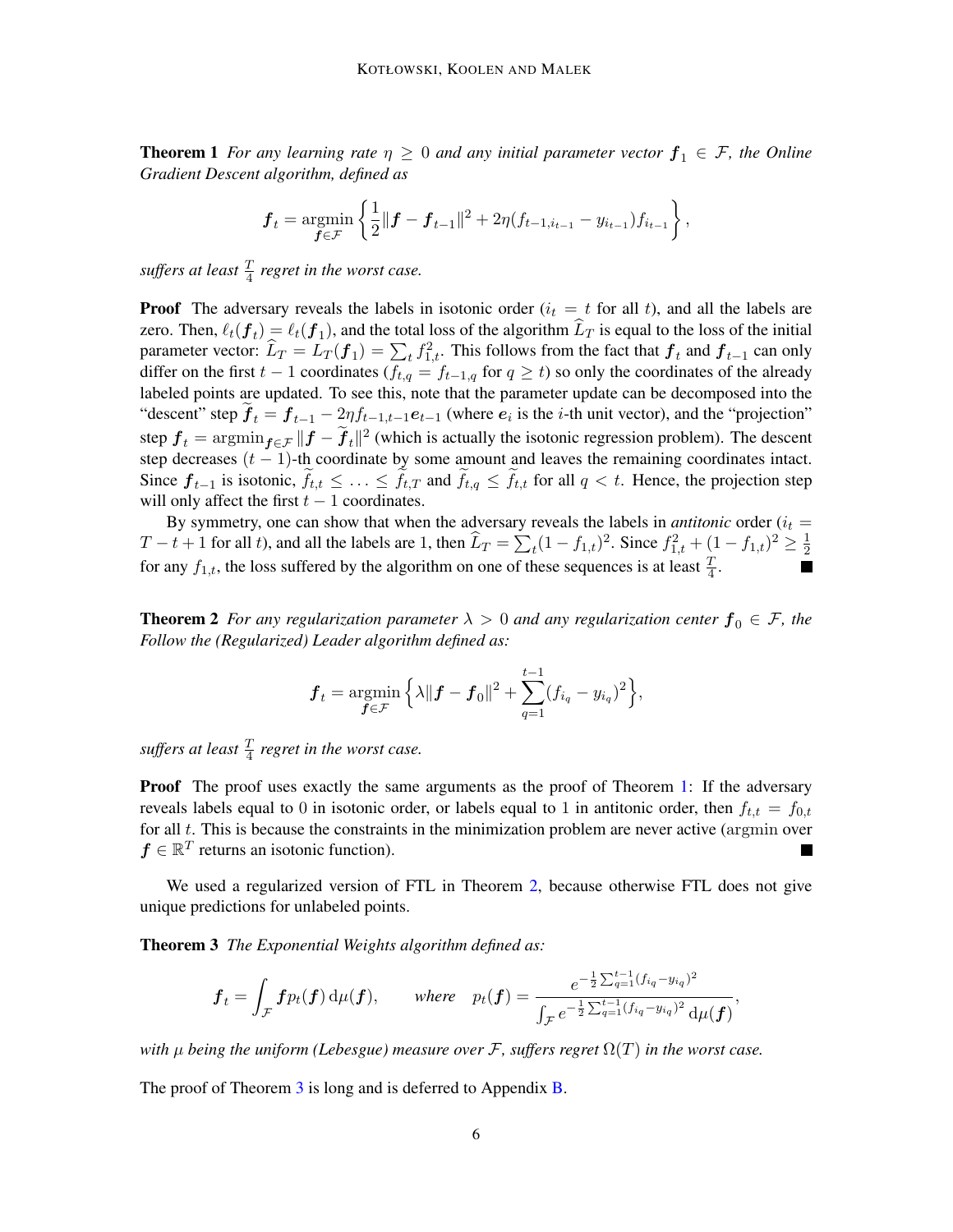# 4. Optimal algorithm

We have hopefully provided a convincing case that many of the standard online approaches do not work for online isotonic regression. Is this section, we present an algorithm that does: Exponential Weights over a discretized version of F. We show that it achieves  $O(T^{1/3}(\log T)^{2/3})$  regret which matches, up to log factors, the  $\Omega(T^{1/3})$  lower bound we prove in the next section.

The basic idea is to form a covering net of all isotonic functions by discretizing  $\mathcal F$  with resolution 1  $\frac{1}{K}$ , to then play Exponential Weights on this covering net with a uniform prior, and to tune K to get the best bound. We take as our covering net  $\mathcal{F}_K \subset \mathcal{F}$  the set of isotonic functions which take values of the form  $\frac{k}{K}$ ,  $k = 0, \dots, K$ , i.e.

$$
\mathcal{F}_K := \left\{ \boldsymbol{f} \in \mathcal{F} \colon f_t = \frac{k_t}{K} \text{ for some } k_t \in \{0, \ldots, K\}, k_1 \leq \ldots \leq k_T \right\}.
$$

Note that  $\mathcal{F}_K$  is finite. In fact  $|\mathcal{F}_K| = \binom{T+K}{K}$  $K_K^{+K}$ ), since the enumeration of all isotonic function in  $\mathcal{F}_K$ is equal to the number of ways to distribute the K possible increments among bins  $[0, 1), \ldots, [T 1, T$ ,  $[T, T + 1]$ . The first and last bin are to allow for isotonic functions that start and end at arbitrary values. It is a well known fact from combinatorics that there are  $\binom{T+K}{K}$  $K \choose K$  ways to allocate K items into  $T + 1$  bins, (see, e.g., [DeTemple and Webb,](#page-14-15) [2014,](#page-14-15) section 2.4).

The algorithm we propose is the Exponential Weights algorithm over this covering net; at round t, each  $f$  in  $\mathcal{F}_K$  is given weight  $e^{-\frac{1}{2}\sum_{q=1}^{t-1}(f_{iq}-y_{iq})^2}$  and we play the weighted average of  $f_{i_t}$ . An efficient implementation is given in Algorithm [1.](#page-8-0)

<span id="page-6-1"></span>**Theorem 4** Using  $K = \left[ \left( \frac{T}{4 \log(T+1)} \right)^{1/3} \right]$ , the regret of Exponential Weights with the uniform *prior on the covering net*  $\mathcal{F}_K$  *has regret bounded by:* 

$$
\operatorname{Reg}_T \le \frac{3}{2^{2/3}} T^{1/3} \left( \log(T+1) \right)^{2/3} + 2 \log(T+1).
$$

**Proof** Due to exp-concavity of the squared loss, running Exponential Weights with  $\eta = 1/2$  guarantees that:

$$
\widehat{L}_T - \min_{\bm{f}\in\mathcal{F}_K} L_T(\bm{f}) \le \frac{\log |\mathcal{F}_K|}{\eta} = 2\log |\mathcal{F}_K|,
$$

(see, e.g., [Cesa-Bianchi and Lugosi,](#page-14-12) [2006,](#page-14-12) Proposition 3.1).

Let  $f^* = \operatorname{argmin}_{f \in \mathcal{F}} L_T(f)$  be the isotonic regression function. The regret is

<span id="page-6-0"></span>
$$
\operatorname{Reg} = \widehat{L}_T - L_T(\boldsymbol{f}^*)
$$
  
=  $\widehat{L}_T - \min_{\boldsymbol{f} \in \mathcal{F}_K} L_T(\boldsymbol{f}) + \min_{\boldsymbol{f} \in \mathcal{F}_K} L_T(\boldsymbol{f}) - L_T(\boldsymbol{f}^*)$ .

Let us start with bounding  $\Delta_K$ . Let  $f^+$  be a function obtained from  $f^*$  by rounding each value  $f_t^*$  to the nearest number of the form  $\frac{k_t}{K}$  for some  $k_t \in \{0, \ldots, K\}$ . It follows that  $f^+ \in \mathcal{F}_K$  and  $\Delta_K \leq L_T(\boldsymbol{f}^+) - L_T(\boldsymbol{f}^*)$ . Using  $\ell_t(x) := (y_t - x)^2$ , we have

$$
\ell_t(f_t^+) - \ell_t(f_t^*) = (y_t - f_t^+)^2 - (y_t - f_t^*)^2 = (f_t^+ - f_t^*)(f_t^+ + f_t^* - 2y_t). \tag{1}
$$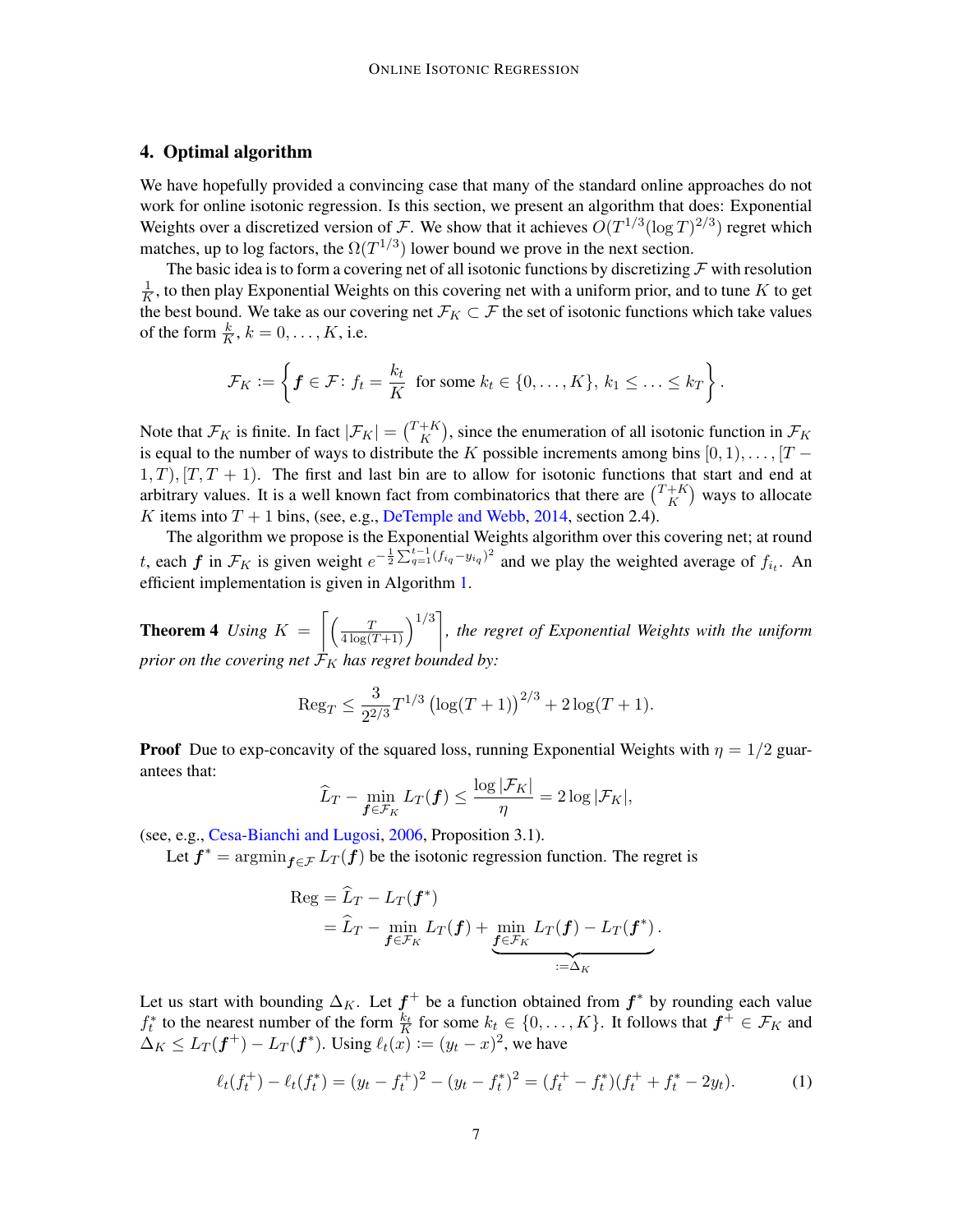Let  $\mathcal{T}_c = \{t : f_t^* = c\}$  be the level set of the isotonic regression function. It is known [\(Robertson](#page-15-0) [et al.,](#page-15-0) [1998,](#page-15-0) see also Section [2\)](#page-2-0) that (as long as  $|\mathcal{T}_c| > 0$ ):

<span id="page-7-0"></span>
$$
\frac{1}{|\mathcal{T}_c|} \sum_{t \in \mathcal{T}_c} y_t = f_t^* = c,\tag{2}
$$

**T** 

i.e., the isotonic regression function is equal to the average over all labels within each level set. Now, choose any level set  $\mathcal{T}_c$  with  $|\mathcal{T}_c|>0.$  Note that  $\bm{f}^+$  is also constant on  $\mathcal{T}_c$  and denote its value by  $c^+$ . Summing [\(1\)](#page-6-0) over  $\mathcal{T}_c$  gives:

$$
\sum_{t \in \mathcal{T}_c} \ell_t(f_t^+) - \ell_t(f_t^*) = \sum_{t \in \mathcal{T}_c} (c^+ - c)(c^+ + c - 2y_t)
$$
  
=  $|\mathcal{T}_c|(c^+ - c)(c^+ + c) - 2(c^+ - c) \sum_{t \in \mathcal{T}_c} y_t$   
(from (2))  $= |\mathcal{T}_c|(c^+ - c)(c^+ + c) - 2|\mathcal{T}_c|(c^+ - c)c$   
=  $|\mathcal{T}_c|(c^+ - c)^2$   
=  $\sum_{t \in \mathcal{T}_c} (f_t^+ - f_t^*)^2$ .

Since for any  $t$ ,  $|f_t^+ - f_t^*| \le \frac{1}{2K}$ , we can sum over the level sets of  $f^*$  to bound  $\Delta_K$ :

$$
\Delta_K \leq L_T(\boldsymbol{f}^+) - L_T(\boldsymbol{f}^*) \leq \sum_{t=1}^T \ell_t(f_t^+) - \ell_t(f_f^*) = \sum_{t=1}^T (f_t^+ - f_t^*)^2 \leq \frac{T}{4K^2}.
$$

Combining these two bounds, we get:

$$
\text{Reg}_{T} \le 2\log|\mathcal{F}_K| + \frac{T}{4K^2} \le 2K\log(T+1) + \frac{T}{4K^2},
$$

where we used  $|\mathcal{F}_K| = \binom{T+K}{K}$  $K_K^{+K}$ )  $\leq (T+1)^K$ .<sup>[2](#page-7-1)</sup> Optimizing the bound over K by setting the derivative to 0 gives  $K^* = \left(\frac{T}{4 \log(T+1)}\right)^{1/3}$ . Taking  $K = \lceil K^* \rceil$  and plugging it in into the bound gives:

$$
\text{Reg}_T \ \leq \ 2(K^*+1)\log(T+1) + \frac{T}{4(K^*)^2} \ \leq \ \frac{3}{2^{2/3}}T^{1/3}\left(\log(T+1)\right)^{2/3} + 2\log(T+1),
$$

where we used  $K^* \leq K \leq K^* + 1$ .

We note that instead of predicting with weighted average over the discretized functions, one can make use of the fact that the squared loss is 2-mixable and apply the prediction rule of the Aggregating Forecaster [\(Vovk,](#page-15-14) [1990;](#page-15-14) [Cesa-Bianchi and Lugosi,](#page-14-12) [2006,](#page-14-12) Section 3.6). This would let us run the algorithm with  $\eta = 2$  and improve the leading constant in the regret bound to  $\frac{3}{4}$ .

The importance of being discrete. Surprisingly, playing weighted averages over  $F$  does not work (Theorem [3\)](#page-5-1), but playing over a covering net does. Indeed, the uniform prior exhibits wild behavior by concentrating all mass around the "diagonal" monotonic function with constant slope  $1/T$ , whereas the discretized version with the suggested tuning for K still has non-negligible mass everywhere.

<span id="page-7-1"></span>2. 
$$
\binom{T+K}{K} = \frac{(T+1)\cdots(T+K)}{1\cdots K}
$$
; we get the bound by noticing that  $\frac{T+k}{k} \leq T+1$  for  $k \geq 1$ .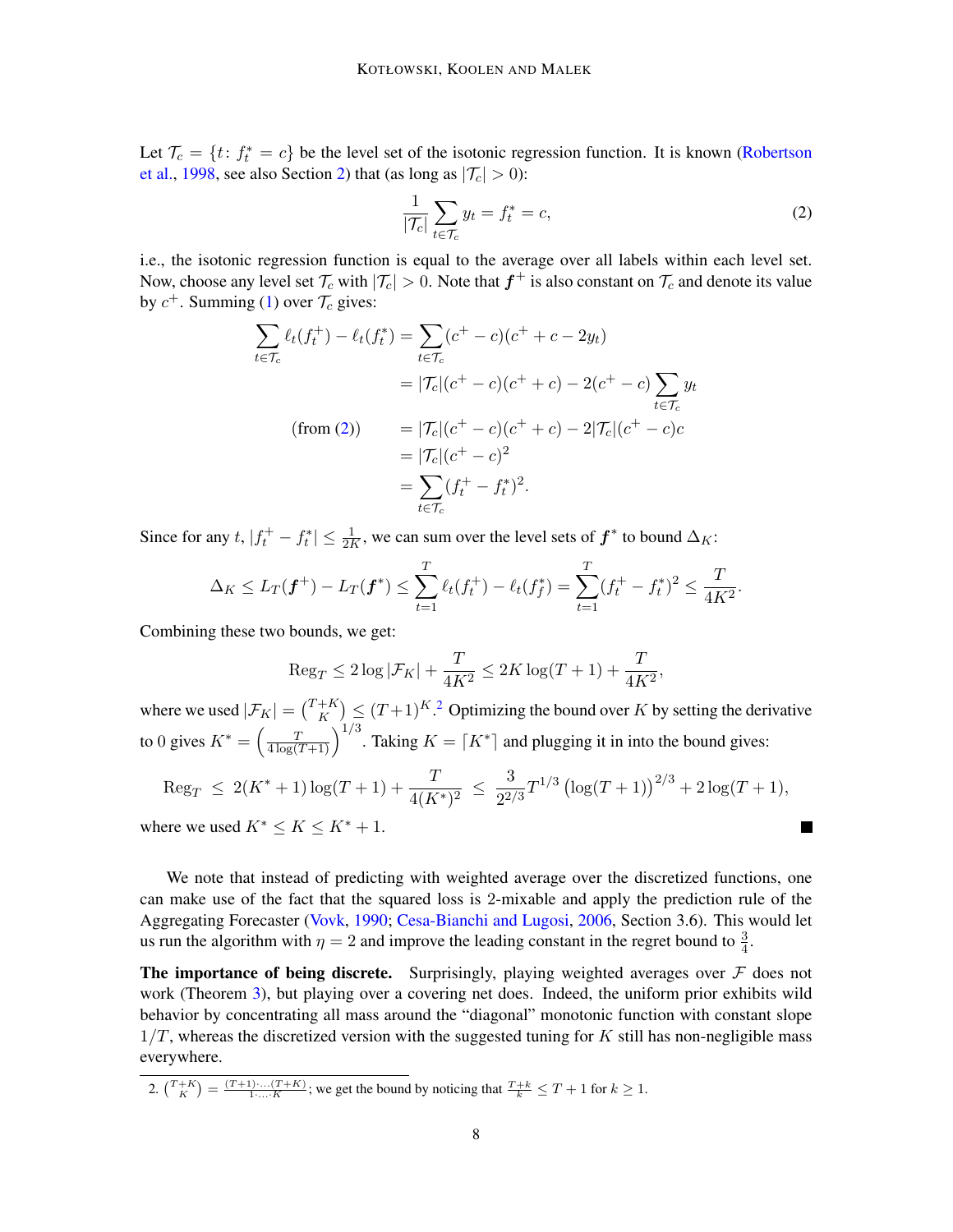Algorithm 1: Efficient Exponential Weights on the covering net

**Input:** Game length  $T$ , discretization  $K$ Initialize  $\beta_s^j = 1$  for all  $s = 1, \dots, T, j = 0, \dots, K;$ for  $t = 1, \ldots, T$  do Receive  $i_t$ ; Initialize  $w_1^k = \beta_1^k$  and  $v_T^k = \beta_T^k$  for all  $k = 0, \dots, K$ ; for  $s=2,\ldots,i_t$  do  $w_s^k \leftarrow [k > 0] w_s^{k-1} + \beta_{s-1}^k w_{s-1}^k$  for all  $k = 0, ..., K$ ; end for  $s=T-1,\ldots,i_t$  do  $v_s^k \leftarrow [k < K] w_s^{k+1} + \beta_{s+1}^k v_{s+1}^k$  for all  $k = K, \ldots, 0;$ end  $\hat{y}_{i_t} \leftarrow \frac{\sum_{k=0}^{K}\frac{k}{K}w_{i_t}^k v_{i_t}^k}{\sum_{k=0}^{K}w_{i_t}^k v_{i_t}^k};$  $i_t$ <sup> $\sigma_{i_t}$ </sup> Receive  $y_{i_t}$  and update  $\beta_{i_t}^j$  $i_t^j = e^{-\frac{1}{2}(\frac{j}{K}-y_{i_t})^2}$  for all  $j = 0, ..., K;$ end

Comparison with online nonparametric regression. We compare our approach to the work of [Rakhlin and Sridharan](#page-15-12) [\(2014\)](#page-15-12) and [Gaillard and Gerchinovitz](#page-14-10) [\(2015\)](#page-14-10), which provide general upper bounds on the minimax regret expressed by means of the sequential and metric entropies of the function class under study. It turns out that we can use our covering net to show that the metric entropy  $\log \mathcal{N}_2(\beta, \mathcal{F}, T)$ , as well as the sequential entropy  $\log \mathcal{N}_{\infty}(\beta, \mathcal{F}, T)$ , of the class of isotonic functions are bounded by  $O(\beta^{-1} \log T)$ ; this implies (by following the proof of Theorem 2 of [Rakhlin and Sridharan,](#page-15-12) [2014,](#page-15-12) and by Theorem 2 of [Gaillard and Gerchinovitz,](#page-14-10) [2015\)](#page-14-10) that the minimax regret is bounded by  $O(T^{1/3}(\log T)^{2/3})$ , which matches our result up to a constant. Note, however,that the bound of [Rakhlin and Sridharan](#page-15-12) [\(2014\)](#page-15-12) is nonconstructive, while ours is achieved by an efficient algorithm. The bound of [Gaillard and Gerchinovitz](#page-14-10) [\(2015\)](#page-14-10) follows from applying the Chaining Exponentially Weighted Average Forecaster, that is based on aggregation on two levels: On the first level a multi-variable version of Exponentiated Gradient is used, while on the second level the Exponential Weights algorithm is used. The algorithm is, however, computationally inefficient in general, and it is not clear whether an efficient adaptation to the class of isotonic functions can easily be constructed. In contrast, we achieve the optimal bound by using a simple and efficient Exponential Weights algorithm on a properly discretized version of our function class; the chaining step turns out to be unnecessary for the class of isotonic functions due to the averaging property [\(2\)](#page-7-0) of the isotonic regression function.

#### 4.1. An Efficient implementation

<span id="page-8-0"></span>A naïve implementation of exponential averaging has an intractable complexity of  $O(|\mathcal{F}_k|)$  per round. Fortunately, one can use dynamic programming to derive an efficient implicit weight update that is able to predict in  $O(TK)$  time per round for arbitrary prediction orders and  $O(K)$  per round when predicting in isotonic order. See Algorithm [1](#page-8-0) for pseudocode.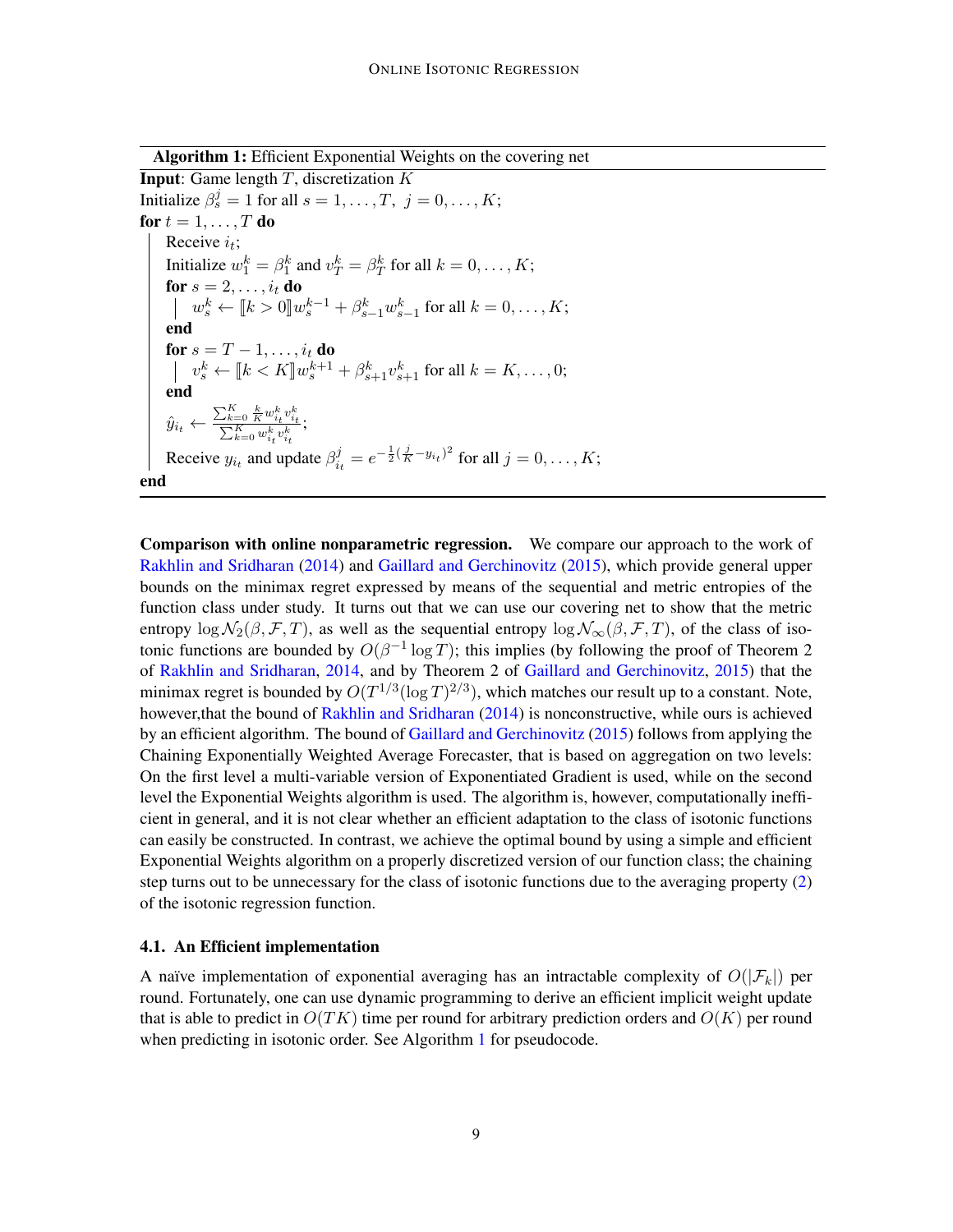Say we currently need to predict at  $i_t$ . We can compute the Exponential Weights prediction by dynamic programming: for each  $k = 0, \ldots, K$ , let

$$
w_s^k = \sum_{0 \le f_1 \le \dots \le f_s = \frac{k}{K}} e^{-\frac{1}{2} \sum_{q < t: i_q < s} (f_{i_q} - y_{i_q})^2} \quad \text{and} \quad v_s^k = \sum_{\frac{k}{K} = f_s \le \dots \le f_T \le 1} e^{-\frac{1}{2} \sum_{q < t: i_q > s} (f_{i_q} - y_{i_q})^2},
$$

so that the exponentially weighted average prediction is

$$
\hat{y}_{i_t} = \frac{\sum_{\mathbf{f} \in \mathcal{F}_K} f_{i_t} e^{-\frac{1}{2} \sum_{q < t} (f_{i_q} - y_{i_q})^2}}{\sum_{\mathbf{f} \in \mathcal{F}_K} e^{-\frac{1}{2} \sum_{q < t} (f_{i_q} - y_{i_q})^2}} = \frac{\sum_{k=0}^K \frac{k}{K} w_{i_t}^k v_{i_t}^k}{\sum_{k=0}^K w_{i_t}^k v_{i_t}^k}.
$$

Now we can compute the  $w_s^k$  in one sweep from  $s = 1$  to  $s = i_t$  for all  $k = 0, \ldots, K$ . If we define  $\beta_s^j = e^{-\frac{1}{2}(\frac{j}{K}-y_s)^2}$  if  $s \in \{i_1,\ldots,i_{t-1}\}\$  and 1 otherwise, we can calculate  $w_s^k$  by starting with  $w_1^k = \beta_1^k$  and then sweeping right:

$$
w_{s+1}^k = \sum_{0 \le f_1 \le \dots \le f_{s+1} = \frac{k}{K}} e^{-\frac{1}{2} \sum_{q < t: i_q \le s} (f_{i_q} - y_{i_q})^2}
$$
  
= 
$$
\sum_{0 \le j \le k} \beta_s^j \sum_{0 \le f_1 \le \dots \le f_s = \frac{j}{K}} e^{-\frac{1}{2} \sum_{q < ti_q < s} (f_{i_q} - y_{i_q})^2}
$$
  
= 
$$
\sum_{0 \le j \le k} \beta_s^j w_s^j.
$$

The equations for  $v_s^k$  are updated symmetrically right-to-left, which gives an  $O(TK^2)$  per round algorithm. We can speed it up to  $O(TK)$  by using

$$
w_{s+1}^{k+1} ~=~ \sum_{0\leq j\leq k}\beta_s^jw_s^j+\beta_s^{k+1}w_s^{k+1} ~=~ w_{s+1}^k+\beta_s^{k+1}w_s^{k+1},
$$

and similarly for  $v_{s+1}^{k+1}$ .

Acceleration for predicting in isotonic order. When working in isotonic order (meaning  $i_t = t$ ), we can speed up the computation to  $O(K)$  per round (independent of T) by the following tricks. First, we do not need to spend work maintaining  $v_t^k$  as they satisfy  $v_t^k = \binom{T-t+K-k}{K-k}$  $\binom{k+k-k}{k-k}$ . Moreover, between rounds  $t-1$  and  $t$  the  $w_s^k$  do not change for  $s < t$ , and we only need to compute  $w_t^k$  for all k, hence speeding up the computation to  $O(K)$  per round.

## 5. Lower bound

<span id="page-9-0"></span>Theorem 5 *All algorithms must suffer*

$$
\mathrm{Reg}_T = \Omega(T^{1/3}).
$$

The full proof is given in Appendix [C.](#page-19-0)

**Proof (sketch)** We proceed by constructing the difficult sequence explicitly. Split the  $T$  points  $(1, \ldots, T)$  into K consecutive segments  $(1, \ldots, m), (m+1, \ldots, 2m), \ldots, (m(K-1)+1, \ldots, T)$ ,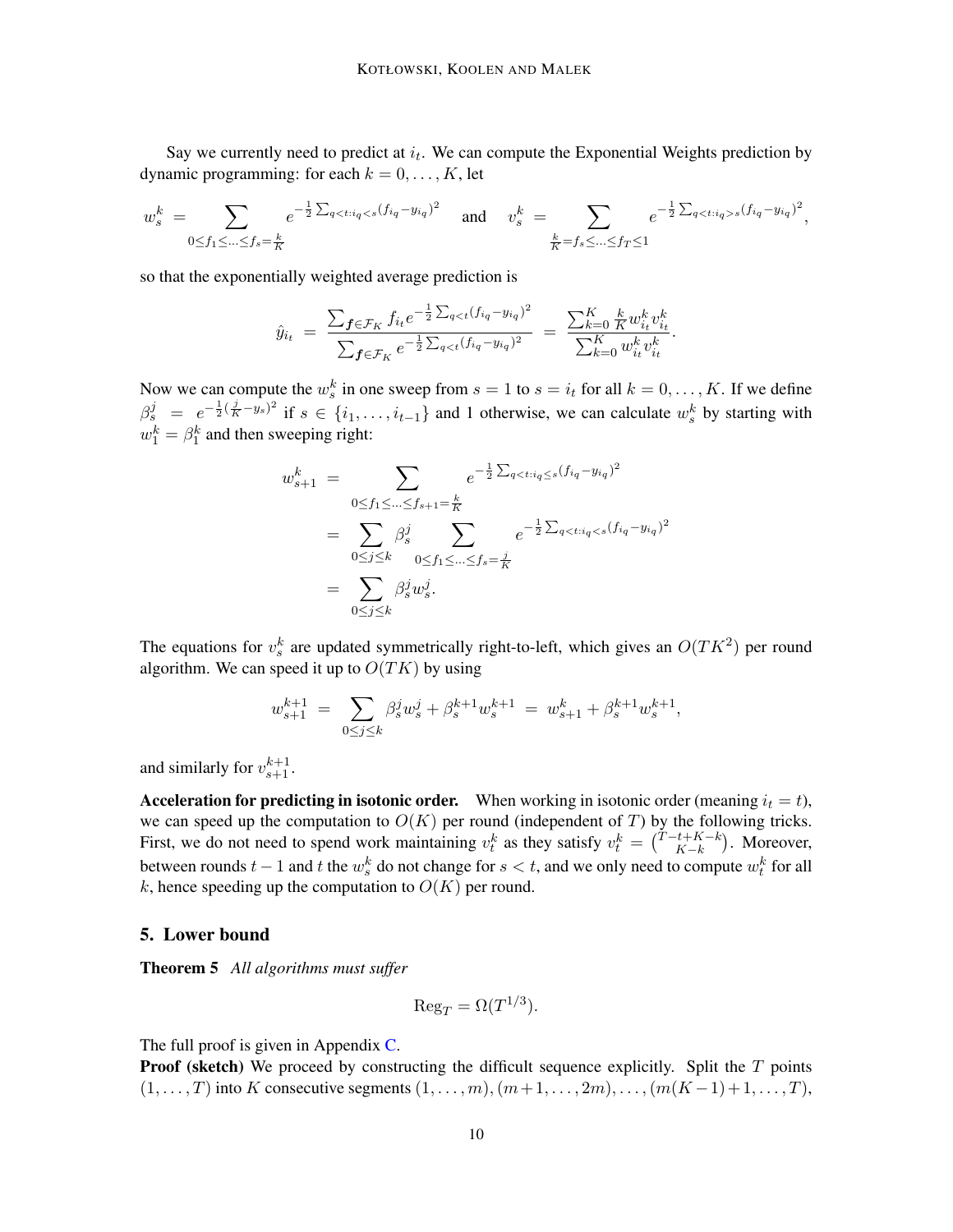where in each segment there are  $m = \frac{T}{k}$  $\frac{T}{K}$  consecutive points (for simplicity assume T is divisible by K). Let  $t \in k$  mean that t is in the k-th segment,  $k = 1, \ldots, K$ . Now, suppose the adversary generates the labels i.i.d. with  $y_t \sim \text{Bernoulli}(p_k)$  when  $t \in k$ , and  $p_1 \leq \ldots \leq p_K$ . The total loss of the best isotonic function is then bounded above by the total loss of the constant function equal to  $p_k$  in each segment, hence the expected regret of any algorithm can be lower-bounded by  $\mathbb{E}[\text{Reg}_T] \geq \sum_{k=1}^K \mathbb{E} \Big[ \sum_{t \in k} (\widehat{y}_t - p_k)^2 \Big].$  In each segment, the adversary picks  $p_k \in \{p_{k,0}, p_{k,1}\},$ where  $p_{k,0} = \frac{1}{4} + \frac{k-1}{2K}$  $\frac{k-1}{2K}$  and  $p_{k,1} = \frac{1}{4} + \frac{k}{2F}$  $\frac{k}{2K}$ , which guarantees that for any choice of the the adversary  $p_1 \leq \ldots \leq p_K$ . We then show that the expected regret can be lower-bounded by:

$$
\mathbb{E}[\text{Reg}_T] = \sum_{k=1}^K \sum_{t \in k} \mathbb{E}[(\widehat{y}_t - p_k)^2] \ge \frac{m}{4} \sum_{k=1}^K \mathbb{E}[(\widehat{p}_k - p_k)^2],
$$

where  $\widehat{p}_k \in \{p_{k,0}, p_{k,1}\}\$  depends on the predictions  $\{\widehat{y}_t\}_{t\in k}$  (and hence on the data), but not on the probabilities  $p_k$ . We use Assouads lemma [\(Yu,](#page-15-15) [1997;](#page-15-15) [Tsybakov,](#page-15-16) [2009\)](#page-15-16) to bound the sum on the right-hand side:

$$
\max_{p_1,\dots,p_K\colon p_k \in \{p_{k,0},p_{k,1}\}} \sum_{k=1}^K \mathbb{E}[(\widehat{p}_k - p_k)^2] \ge \frac{1}{8K} \left(1 - \frac{\sqrt{m}}{\sqrt{3}K}\right).
$$

Using  $m = \frac{T}{K}$  $\frac{T}{K}$  and tuning the number of segments to  $K = \Theta(T^{1/3})$  to optimize the bound, gives  $\Omega(T^{1/3})$  lower bound on the worst-case regret.  $\overline{\phantom{a}}$ 

We note that an analogous lower bound of the form  $\Omega(T^{-2/3})$  is known in the statistical literature on isotonic regression as a lower bound for the statistical risk  $\mathbb{E}[\frac{1}{T}]$  $\frac{1}{T} \|\widehat{f} - f\|^2$  of any estimator  $\hat{f}$  in the fixed-design setup under the standard i.i.d. noise assumption (see [Zhang,](#page-15-5) [2002,](#page-15-5) for a brief overview of the lower and upper bounds in this setting). This shows that the online version of the problem is not fundamentally harder (up to a logarithmic factor) than the batch (statistical) version.

## <span id="page-10-0"></span>6. Noise-free case

In this section, we are concerned with a particular case of "easy data", when the labels revealed by the adversary are actually isotonic:  $y_1 \le y_2 \le \ldots \le y_T$ , so that the loss of the best isotonic function is zero. We show that the achievable worst-case regret in this case scales only logarithmically in  $T$ . Furthermore, if we additionally assume that the labels are revealed in isotonic order, the achievable worst-case regret is bounded by 1. Interestingly, we were able to determine the minimax algorithm, and the exact value of the minimax regret in both cases. Our findings are summarized in the two theorems below. The proofs and the minimax predictions are given in Appendix [D.](#page-21-0)

<span id="page-10-1"></span>Theorem 6 *Assume the labels revealed by the adversary are isotonic. Then, the regret of the minimax algorithm is bounded above by:*

$$
\operatorname{Reg}_T \le \frac{1}{4} \log_2(T+1).
$$

<span id="page-10-2"></span>*Furthermore, when*  $T = 2<sup>k</sup> - 1$  *for some positive integer* k*, any algorithm suffers regret at least* 1  $\frac{1}{4} \log_2(T+1)$ .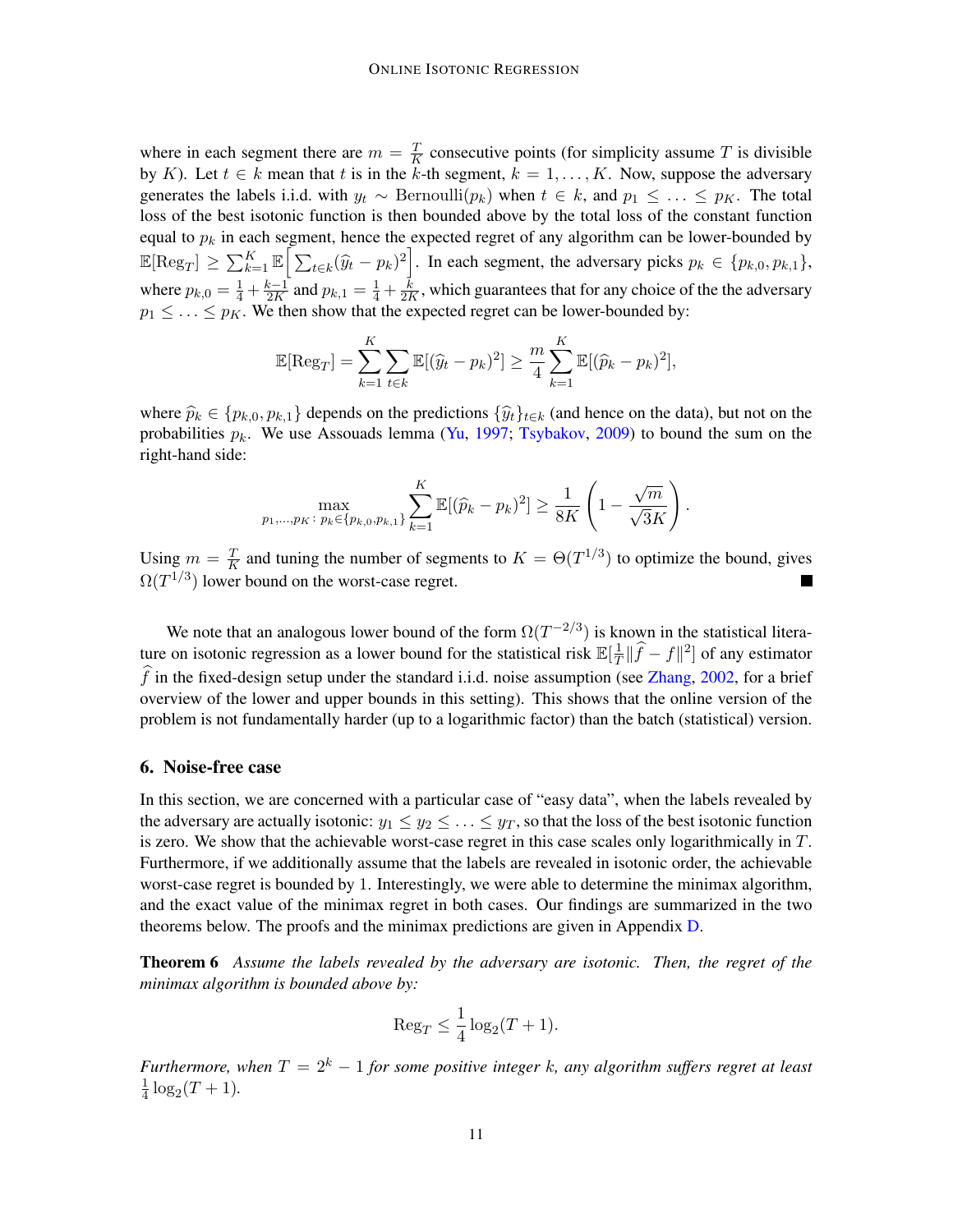**Theorem 7** Assume the labels are isotonic, and they are revealed in isotonic order ( $i_t = t$  for all t*). Then, the regret of the minimax algorithm is bounded above by:*

$$
\text{Reg}_T \le \alpha_T \le 1,
$$

*where*  $\alpha_T$  *is defined recursively as:*  $\alpha_1 = \frac{1}{4}$  $\frac{1}{4}$  and  $\alpha_t = \left(\frac{\alpha_{t-1}+1}{2}\right)^2$ . Furthermore, any algorithm *suffers regret at least*  $\alpha_T$ *.* 

Finally, we note that the logarithmic regret can also be obtained by using the Exponentiated Gradient algorithm with its learning rate tuned for the noise-free case (see [A](#page-16-0)ppendix A and [Kivinen](#page-14-13) [and Warmuth,](#page-14-13) [1997,](#page-14-13) for details).

# 7. Other loss functions

We discuss extensions of the isotonic regression problem where the squared loss is replaced by the entropic loss and the absolute loss respectively.

#### 7.1. Entropic loss

The entropic loss, defined for  $y, \hat{y} \in [0, 1]$  by  $\ell(y, \hat{y}) = -y \log \hat{y} - (1 - y) \log(1 - \hat{y})$ , plays an important role in isotonic regression, as its minimization is equivalent to maximum likelihood estimation for Bernoulli distributions under isotonic constraints [\(Robertson et al.,](#page-15-0) [1998\)](#page-15-0). It is convenient to replace the entropic loss by the relative entropy  $D_{\phi}(y||\hat{y}) = \phi(y) - \phi(\hat{y}) - (y - \hat{y})^{\dagger} \phi'(\hat{y})$ , which is the Bregman divergence generated by  $\phi(y) = -y \log y - (1 - y) \log(1 - y)$ , the binary entropy. A surprising fact in isotonic regression is that minimizing the sum of Bregman divergences  $\sum_{t} D_{\phi}(y_t || f_t)$  in the class of isotonic functions  $f \in \mathcal{F}$  leads to the same optimal solution, no matter what  $\phi$  is: the isotonic regression function  $f^*$  [\(Robertson et al.,](#page-15-0) [1998\)](#page-15-0).

Since the entropic loss is 1-exp-concave [\(Cesa-Bianchi and Lugosi,](#page-14-12) [2006,](#page-14-12) page 46), we may use the Exponential Weights algorithm on the discretized class of functions:

$$
\mathcal{F}_K = \big\{\boldsymbol{f} \in \mathcal{F} \colon \forall t, f_t \in \{z_0, z_1, \dots, z_K\}\big\}
$$

(we now use a non-uniform discretization  $\{z_0, z_1, \ldots, z_K\}$ , to be specified later). Following the steps of the proof of Theorem [4,](#page-6-1) we obtain a regret bound:

$$
\operatorname{Reg}_T \leq \log \binom{T+K}{K} + L_T(\boldsymbol{f}^+) - L_T(\boldsymbol{f}^*),
$$

where  $L_T(f) = \sum_{t=1}^T D_{\phi}(y_t || f_t)$ ,  $f^+$  is defined by:  $f_t^+ = \text{argmin}_{z \in \{z_0, z_1, ..., z_K\}} D_{\phi}(f_t^* || z)$ , and we used the fact that the isotonic regression function  $f^*$  minimizes  $L_T(f)$  over  $\mathcal{F}$  (see above). Let  $\mathcal{T}_c = \{t : f_t^* = c\}$  be a non-empty level set of  $f^*$ . Using the averaging property [\(2\)](#page-7-0) of  $f^*$ , and the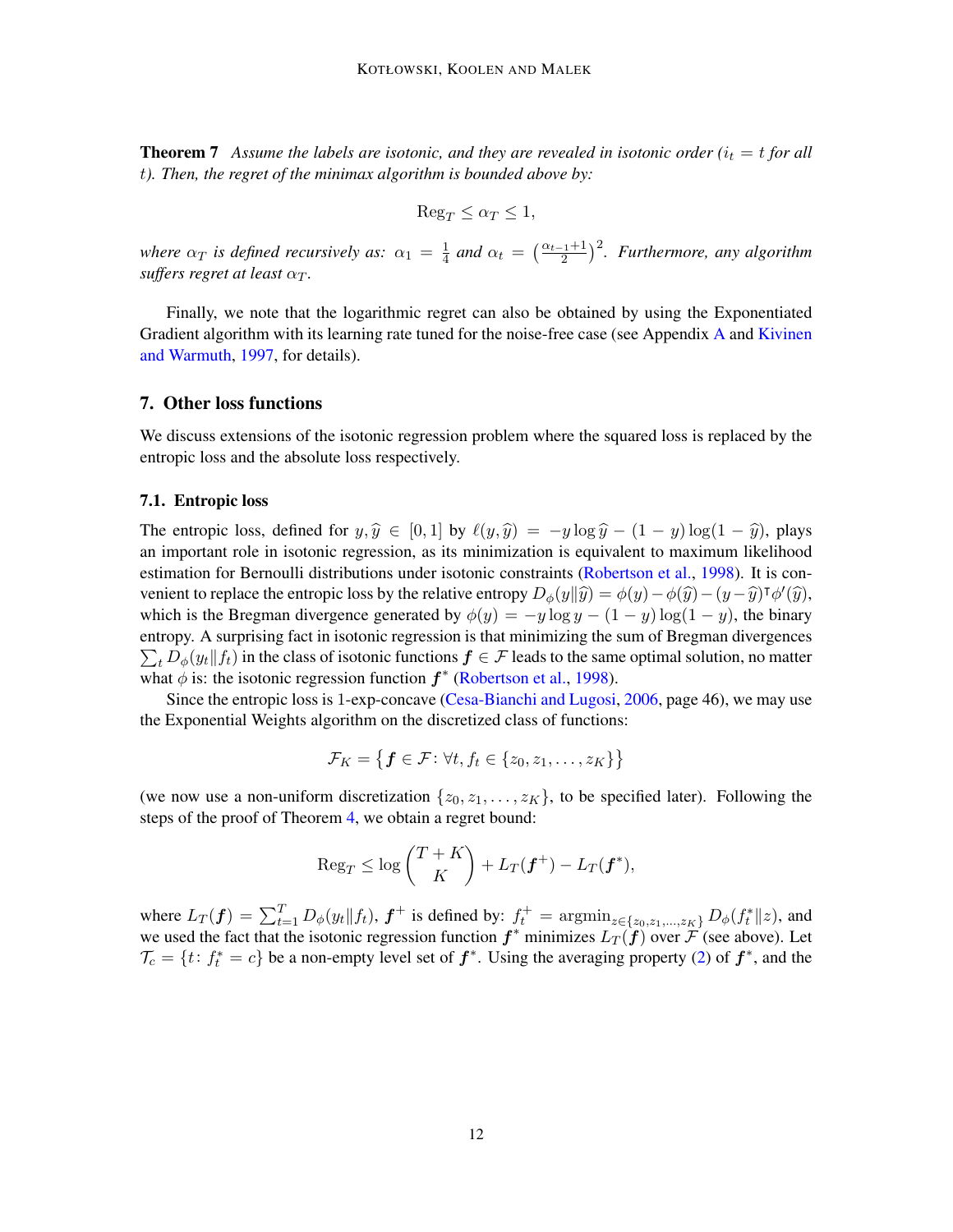fact that  $f^+$  is constant on  $\mathcal{T}_c$  (denote its value by  $c^+$ ), we have:

$$
\sum_{t \in \mathcal{T}_c} D_{\phi}(y_t \| f_t^+) - D_{\phi}(y_t \| f_t^*) = \sum_{t \in \mathcal{T}_c} \phi(c) - \phi(c^+) - (y_t - c^+) \phi'(c^+) + (y_t - c)\phi(c)
$$
  

$$
= |\mathcal{T}_c| D_{\phi}(c \| c^+) + (\phi'(c) - \phi'(c^+)) \sum_{t \in \mathcal{T}_c} (y_t - c)
$$
  
(from (2)) 
$$
= |\mathcal{T}_c| D_{\phi}(c \| c^+) = \sum_{t \in \mathcal{T}_c} D_{\phi}(f_t^* \| f_t^+).
$$

Summing over the level sets gives  $L_T(\mathbf{f}^+) - L_T(\mathbf{f}^*) = \sum_t D_{\phi}(f_t^* \| f_t^+)$ . To introduce the ap-propriate discretization points, we follow [\(De Rooij and Van Erven,](#page-15-17) [2009\)](#page-15-17). For any  $y \in [0,1]$ and  $\psi \in [0, \pi/2]$ , we let  $\psi(y) = \arcsin \sqrt{y}$ , so that  $y = \sin^2(\psi)$ . The parameterization  $\psi$  has a nice property, that the values of  $D_{\phi}$  on uniformly located neighboring points are also close to uniform. We discretize the interval  $[0, \pi/2]$  into  $K + 1$  points  $\{\psi_0, \ldots, \psi_K\} = \{\frac{\pi}{2K}, \ldots, \frac{\pi(K-1)}{2K}\}$  $\frac{K-1)}{2K}$   $\}$   $\cup$  $\left\{\frac{\pi}{4K},\frac{\pi}{2}-\frac{\pi}{4F}\right\}$  $\frac{\pi}{4K}$ , which is almost uniform, with two additional points on the boundaries. Then, we define  $z_k = y(\psi_k) = \sin^2(\psi_k)$ ,  $k = 0, \ldots, K$ . Using Lemma 4 from [De Rooij and Van Erven](#page-15-17) [\(2009\)](#page-15-17): √

$$
D_{\phi}(f_t^* \| f_t^+) \le \frac{(2 - \sqrt{2})\pi^2}{K^2},
$$

which bounds  $L_T(\boldsymbol{f}^+) - L_T(\boldsymbol{f}^*)$  by  $(2 \sqrt{2}$ ) $\pi^2 \frac{T}{K^2}$ . From now on we proceed as in the proof of Theorem [4,](#page-6-1) to get  $O(T^{1/3} \log^{2/3}(T))$  bound. Thus, we showed:

**Theorem 8** *Using*  $K = \left[ \left( \frac{2(2-\sqrt{2})\pi^2 T}{\log(T+1)} \right)^{1/3} \right]$ *, the entropic loss regret of discretized Exponential Wights on the covering net:*

$$
\mathcal{F}_K = \left\{ \boldsymbol{f} \in \mathcal{F} : \forall t, f_t \in \{z_0, z_1, \ldots, z_K\} \right\},\
$$

where  $z_0 = \sin^2(\frac{\pi}{4R})$  $\frac{\pi}{4K}$ ),  $z_K = \cos^2(\frac{\pi}{4R})$  $\frac{\pi}{4K}$ ), and  $z_k = \sin^2(\frac{\pi k}{2K})$  $\frac{\pi k}{2K}$ ) for  $k = 1, \ldots, K - 1$ , has the following *upper bound:*

$$
\operatorname{Reg}_{T} \le \frac{3(2-\sqrt{2})^{1/3}\pi^{2/3}}{2^{2/3}}T^{1/3}\left(\log(T+1)\right)^{2/3} + 2\log(T+1).
$$

### 7.2. Absolute loss

Absolute loss  $|\hat{y}_{i_t} - y_{i_t}|$  is a popular loss function in modeling data with isotonic functions, especially in the context of isotonic discrimination/elassification (Dykstra et al. 1000; Kotłowski and cially in the context of isotonic discrimination/classification [\(Dykstra et al.,](#page-14-16) [1999;](#page-14-16) [Kotłowski and](#page-14-17) [Słowinski,](#page-14-17) [2013\)](#page-14-17). However, the online version of this problem turns out to be rather uninteresting for us, since it can be solved in an essentially optimal way (up to an  $O(\sqrt{\log T})$  factor) by using the vanilla Exponentiated Gradient algorithm. Applying the standard EG regret bound [\(Kivinen](#page-14-13) [and Warmuth,](#page-14-13) [1997;](#page-14-13) [Cesa-Bianchi and Lugosi,](#page-14-12) [2006,](#page-14-12) also c.f. Section [3\)](#page-3-1) results in a  $O(\sqrt{T \log T})$ and warmuth, 1997; Cesa-Bianchi and Lugosi, 2006, also c.i. Section 3) results in a  $O(\sqrt{I} \log I)$ <br>bound, whereas a lower bound of  $\Omega(\sqrt{T})$  comes from the setting of prediction with expert advice [\(Cesa-Bianchi and Lugosi,](#page-14-12) [2006\)](#page-14-12): we constrain the adversary to only play with one of the two constant (isotonic) functions  $f_t \equiv 0$  or  $f_t \equiv 1$ , and apply the standard lower bound for the 2-experts case.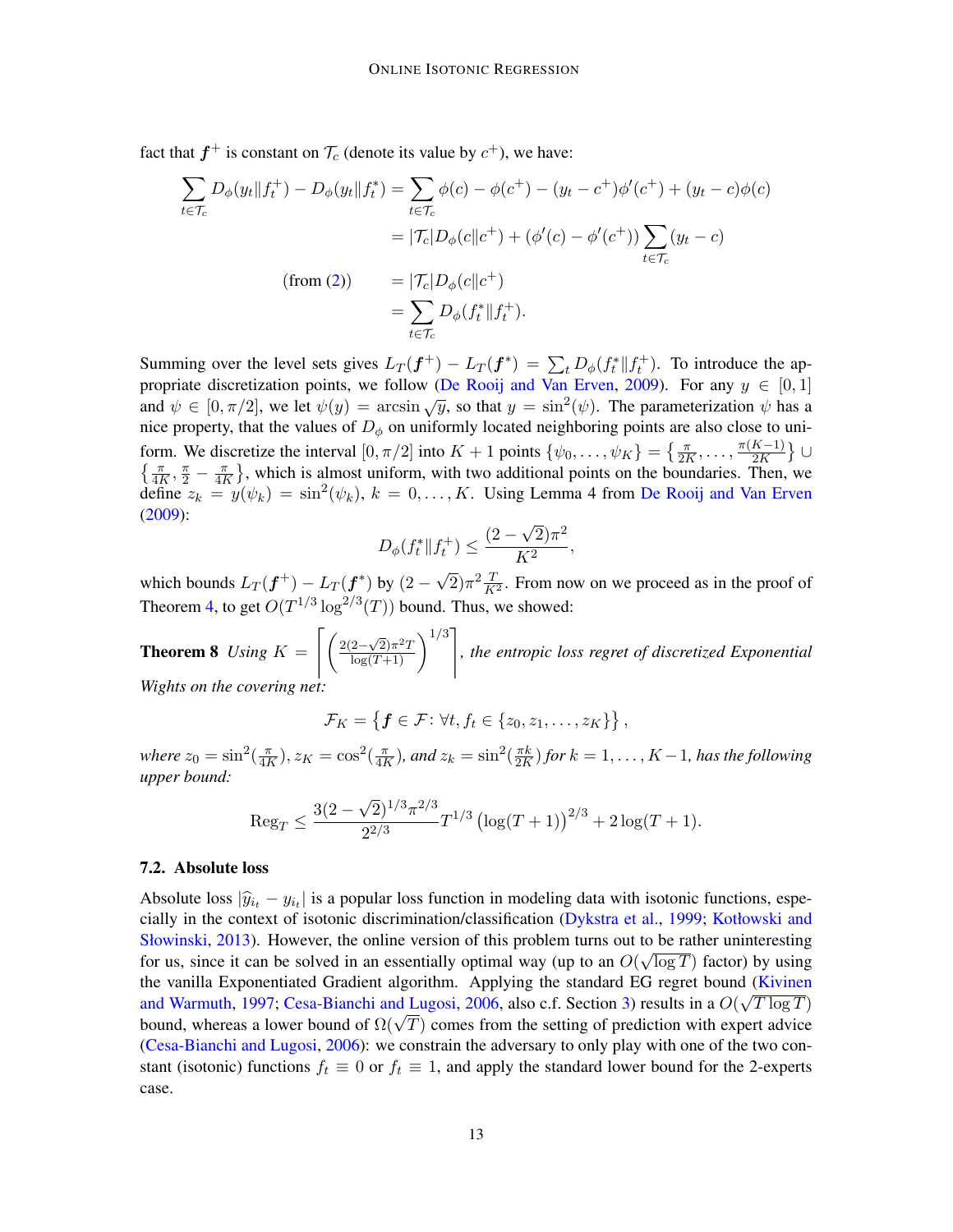# 8. Conclusions and open problem

We introduced the online version of the isotonic regression problem, in which the learner must sequentially predict the labels as well as the best isotonic function. We gave a computationally efficient version of the Exponential Weights algorithm which plays on a covering net for the set of isotonic functions and proved that its regret is bounded by  $O(T^{1/3} \log^{2/3}(T))$ . We also showed an  $\Omega(T^{1/3})$  lower bound on the regret of any algorithm, essentially closing the gap.

There are some interesting directions for future research. First, we believe that the discretization (covering net) is not needed in the algorithm, and a carefully devised continuous prior would work as well. We were, however, unable to find a prior that would produce the optimal regret bound and remain computationally efficient. Second, we are interested to see whether some regularized version of FTL (e.g., by means of relative entropy), or the *forward algorithm* (Vovk-Azoury-Warmuth) [\(Azoury and Warmuth,](#page-13-1) [2001\)](#page-13-1) could work for this problem. However, the most interesting research direction is the extension to the partial order case. In this setting, the learner is given a set of points  $X = \{x_1, \ldots, x_T\}$ , together with a partial order relation  $\prec$  on X. The goal of the learner is to sequentially predict the labels not much worse than the best function which respects the isotonic constraints:  $x_i \preceq x_j \rightarrow f(x_i) \preceq f(x_j)$ . A typical application would be nonparametric data modeling with multiple features, where domain knowledge may tell us that increasing the value of any of the features is likely to increase the value of the label. The off-line counterpart has been extensively studied in the statistics literature [\(Robertson et al.,](#page-15-0) [1998\)](#page-15-0), and the optimal isotonic function shares many properties (e.g., averaging within level sets) with the linear order case. The discretized Exponential Weights algorithm, which was presented in this paper, can be extended to deal with partial orders. The analysis closely follows the proof of Theorem [4](#page-6-1) except that the size of the covering net  $\mathcal{F}_K$  is no longer  $O(T^K)$  but now depends on the structure of  $\preceq$ . We believe that  $|\mathcal{F}_K|$  is the right quantity to measure the complexity of the problem and the algorithm will remain competitive in this more general setting. Unfortunately, the algorithm is no longer efficiently implementable and suffers from the same problems that plague inference in graphical models on general graphs. It thus remains an open problem to find an efficient algorithm for the partial order case.

## Acknowledgments

We thank the anonymous reviewers for suggestions which improved the quality of our work. Wouter Koolen acknowledges support from the Netherlands Organization for Scientific Research (NWO, Veni grant 639.021.439), Wojciech Kotłowski acknowledges support from the Polish National Science Centre (grant no. 2013/11/D/ST6/03050), and Alan Malek acknowledges support from Adobe through a Digital Marketing Research Award.

## References

- <span id="page-13-0"></span>M. Ayer, H. D. Brunk, G. M. Ewing, W. T. Reid, and E. Silverman. An empirical distribution function for sampling with incomplete information. *Annals of Mathematical Statistics*, 26(4): 641–647, 1955.
- <span id="page-13-1"></span>K. Azoury and M. Warmuth. Relative loss bounds for on-line density estimation with the exponential family of distributions. *Journal of Machine Learning*, 43(3):211–246, 2001.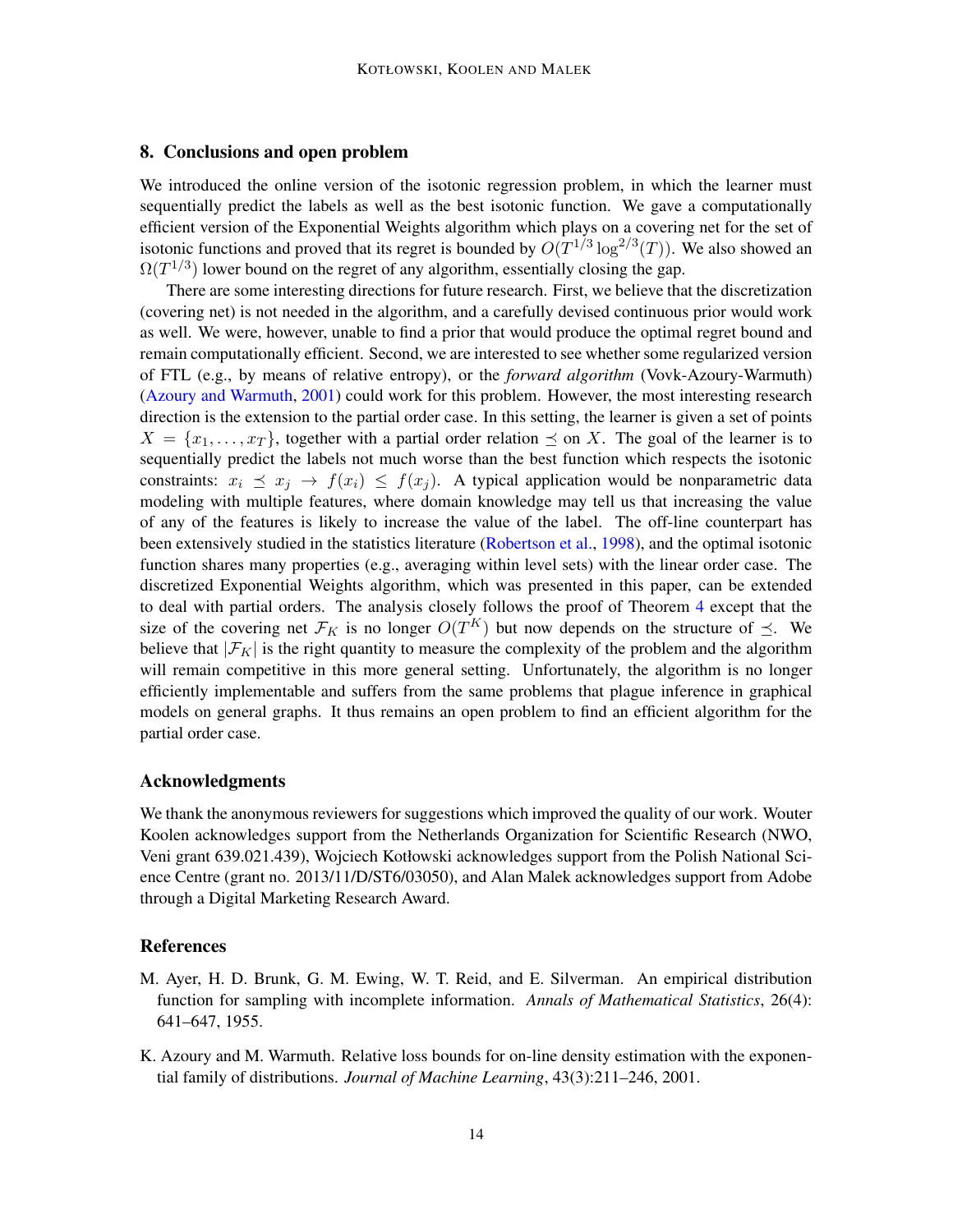- <span id="page-14-3"></span>L. Birge and P. Massart. Rates of convergence for minimum contrast estimators. ´ *Probability Theory and Related Fields*, 97:113–150, 1993.
- <span id="page-14-0"></span>H. D. Brunk. Maximum likelihood estimates of monotone parameters. *Annals of Mathematical Statistics*, 26(4):607–616, 1955.
- <span id="page-14-9"></span>N. Cesa-Bianchi and G. Lugosi. Worst-case bounds for the logarithmic loss of predictors. *Machine Learning*, 43(3):247–264, 2001.
- <span id="page-14-12"></span>N. Cesa-Bianchi and G. Lugosi. *Prediction, learning, and games*. Cambridge University Press, 2006.
- <span id="page-14-15"></span>D. DeTemple and W. Webb. *Combinatorial reasoning: An introduction to the art of counting*. John Wiley & Sons, 2014.
- <span id="page-14-16"></span>R. Dykstra, J. Hewett, and T. Robertson. Nonparametric, isotonic discriminant procedures. *Biometrica*, 86(2):429–438, 1999.
- <span id="page-14-4"></span>T. Fawcett and A. Niculescu-Mizil. PAV and the ROC convex hull. *Machine Learning*, 68(1): 97–106, 2007.
- <span id="page-14-10"></span>P. Gaillard and S. Gerchinovitz. A chaining algorithm for online nonparametric regression. In *Conference on Learning Theory (COLT)*, pages 764–796, 2015.
- <span id="page-14-2"></span>S. van de Geer. Estimating a regression function. *Annals of Statistics*, 18:907–924, 1990.
- <span id="page-14-14"></span>E. Hazan, A. Agarwal, and S. Kale. Logarithmic regret algorithms for online convex optimization. *Machine Learning*, 69(2–3):169–192, 2007.
- <span id="page-14-6"></span>S. M. Kakade, V. Kanade, O. Shamir, and A. Kalai. Efficient learning of generalized linear and single index models with isotonic regression. In *NIPS*, pages 927–935. 2011.
- <span id="page-14-5"></span>A. T. Kalai and R. Sastry. The isotron algorithm: High-dimensional isotonic regression. In *COLT*, 2009.
- <span id="page-14-13"></span>J. Kivinen and M. K. Warmuth. Exponentiated gradient versus gradient descent for linear predictors. *Information and Computation*, 132(1):1–63, 1997.
- <span id="page-14-7"></span>W. Kotłowski and R. Słowiński. Rule learning with monotonicity constraints. In *ICML*, pages 537–544, 2009.
- <span id="page-14-17"></span>W. Kotłowski and R. Słowinski. On nonparametric ordinal classification with monotonicity constraints. *IEEE Transactions on Knowledge and Data Engineering*, 25(11):2576–2589, 2013.
- <span id="page-14-1"></span>J. B. Kruskal. Multidimensional scaling by optimizing goodness of fit to a nonmetric hypothesis. *Psychometrika*, 29(1):1–27, 1964.
- <span id="page-14-8"></span>R. Kyng, A. Rao, and S. Sachdeva. Fast, provable algorithms for isotonic regression in all  $\ell_p$ -norms. In *NIPS*, 2015.
- <span id="page-14-11"></span>J. de Leeuw, K. Hornik, and P. Mair. Isotone optimization in R: Pool-adjacent-violators algorithm (PAVA) and active set methods. *Journal of Statistical Software*, 32:1–24, 2009.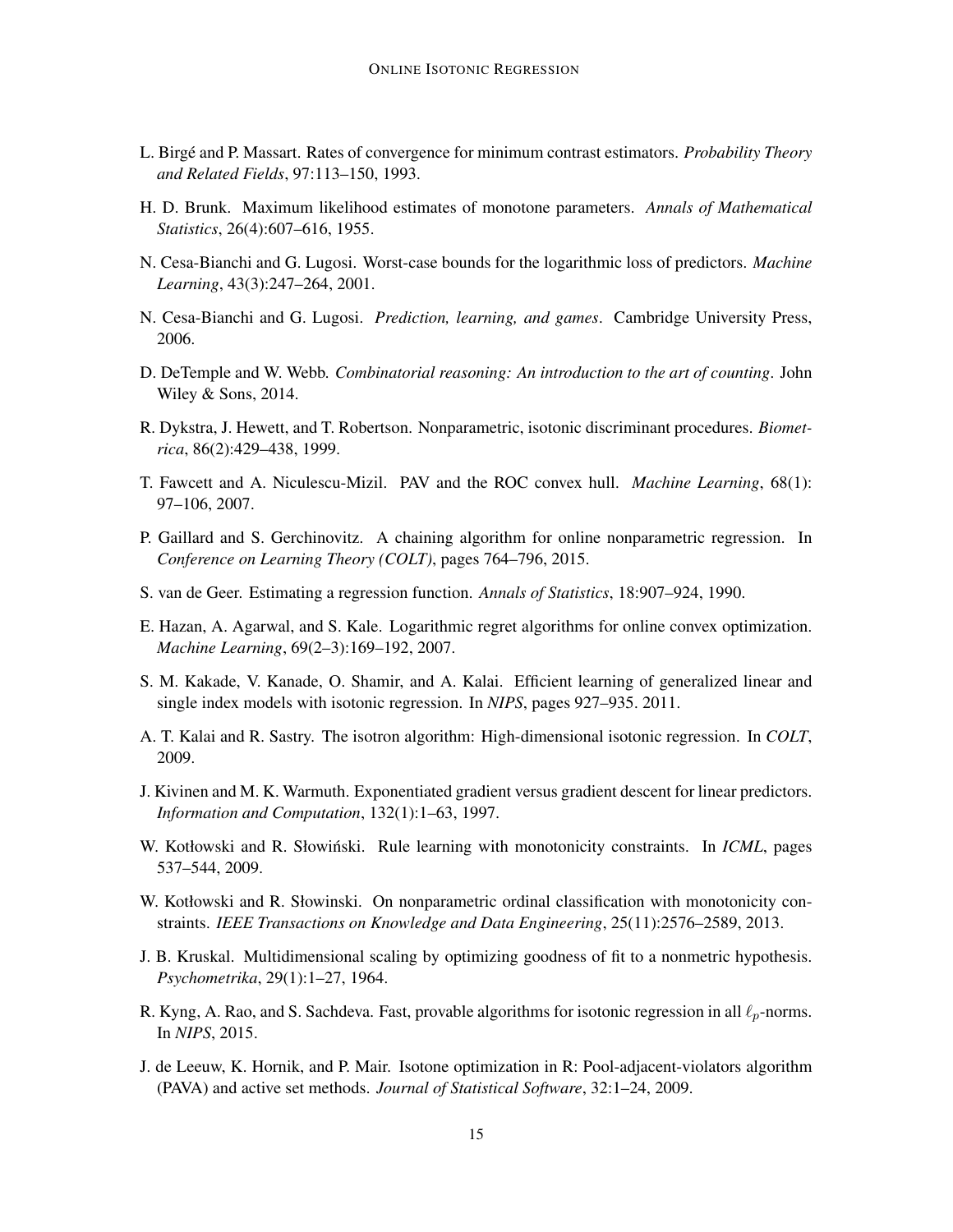- <span id="page-15-4"></span>R. Luss, S. Rosset, and M. Shahar. Efficient regularized isotonic regression with application to gene–gene interaction search. *Annals of Applied Statistics*, 6(1):253–283, 2012.
- <span id="page-15-8"></span>A. K. Menon, X. Jiang, S. Vembu, C. Elkan, and L. Ohno-Machado. Predicting accurate probabilities with a ranking loss. In *ICML*, 2012.
- <span id="page-15-11"></span>T. Moon, A. Smola, Y. Chang, and Z. Zheng. Intervalrank: Isotonic regression with listwise and pairwise constraint. In *WSDM*, pages 151–160. ACM, 2010.
- <span id="page-15-9"></span>H. Narasimhan and S. Agarwal. On the relationship between binary classification, bipartite ranking, and binary class probability estimation. In *NIPS*, pages 2913–2921. 2013.
- <span id="page-15-7"></span>A. Niculescu-Mizil and R. Caruana. Predicting good probabilities with supervised learning. In *ICML*, pages 625–632, 2005.
- <span id="page-15-3"></span>G. Obozinski, C. E. Grant, G. R. G. Lanckriet, M. I. Jordan, and W. W. Noble. Consistent probabilistic outputs for protein function prediction. *Genome Biology*, 2008 2008.
- <span id="page-15-12"></span>A. Rakhlin and K. Sridharan. Online nonparametric regression. In *COLT*, pages 1232–1264, 2014.
- <span id="page-15-0"></span>T. Robertson, F. T. Wright, and R. L. Dykstra. *Order Restricted Statistical Inference*. John Wiley & Sons, 1998.
- <span id="page-15-17"></span>S. de Rooij and T. van Erven. Learning the switching rate by discretising Bernoulli sources online. In *AISTATS*, pages 432–439, 2009.
- <span id="page-15-18"></span>A. Saumard and J. A. Wellner. Log-concavity and strong log-concavity: A review. *Statistics Surveys*, 8:45–114, 2014.
- <span id="page-15-2"></span>S. Shalev-Shwartz. Online learning and online convex optimization. In *Foundations and Trends in Machine Learning*, volume 4, pages 107–194. 2012.
- <span id="page-15-1"></span>M. Stylianou and N. Flournoy. Dose finding using the biased coin up-and-down design and isotonic regression. *Biometrics*, 58(1):171–177, 2002.
- <span id="page-15-16"></span>A. B. Tsybakov. *Introduction to Nonparametric Estimation*. Springer-Verlag, 2009.
- <span id="page-15-14"></span>V. Vovk. Aggregating strategies. In *COLT*, pages 371–386, 1990.
- <span id="page-15-10"></span>V. Vovk, I. Petej, and V. Fedorova. Large-scale probabilistic predictors with and without guarantees of validity. In *NIPS*, pages 892–900. 2015.
- <span id="page-15-15"></span>Bin Yu. Assouad, fano, and le cam. In *Festschrift for Lucien Le Cam*, pages 423–435. Springer-Verlag, 1997.
- <span id="page-15-6"></span>B. Zadrozny and C. Elkan. Transforming classifier scores into accurate multiclass probability estimates. In *KDD*, pages 694–699, 2002.
- <span id="page-15-5"></span>C.-H. Zhang. Risk bounds in isotonic regression. *The Annals of Statistics*, 30(2):528–555, 2002.
- <span id="page-15-13"></span>M. Zinkevich. Online convex programming and generalized infinitesimal gradient ascent. In *ICML*, pages 928–936, 2003.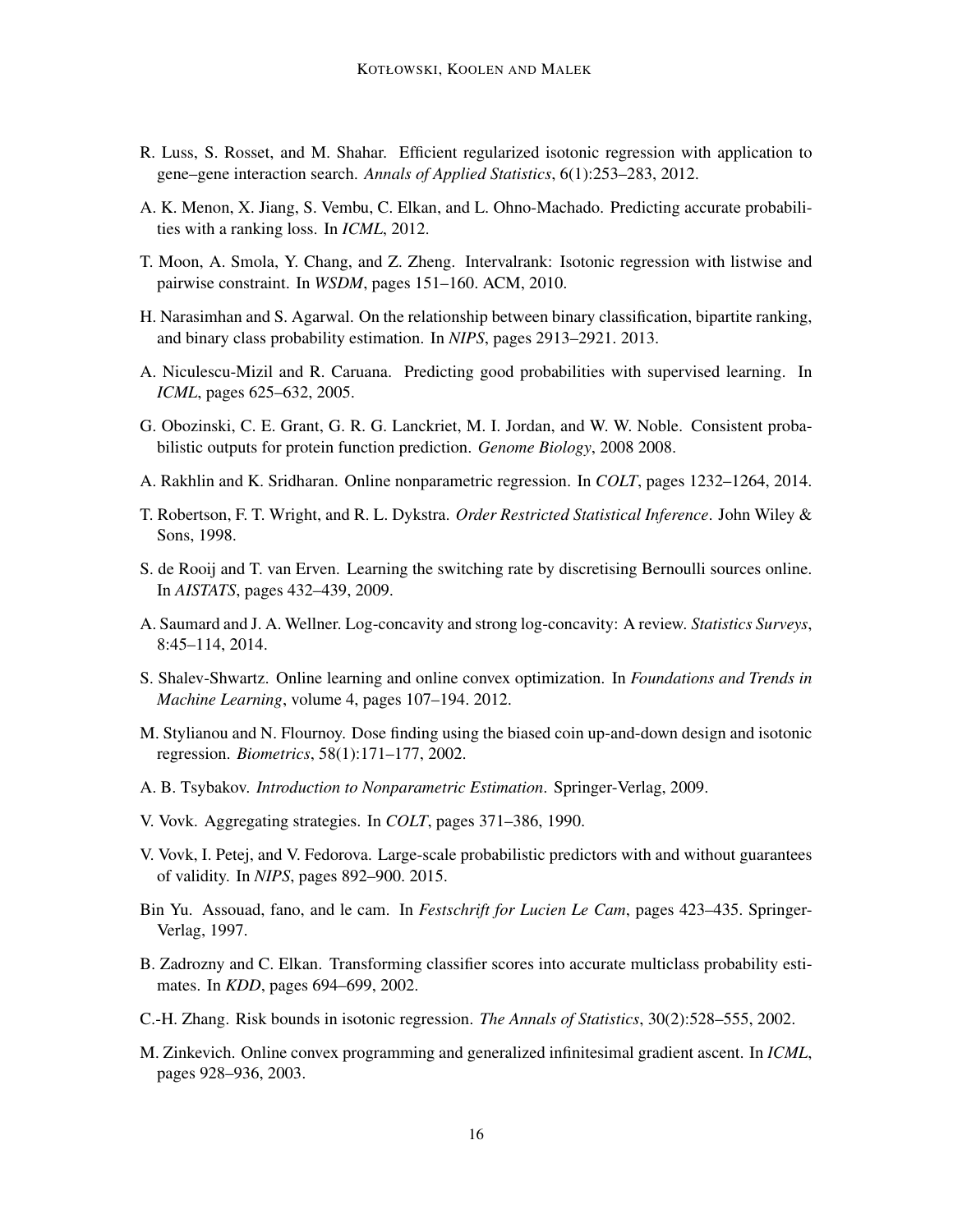## <span id="page-16-0"></span>Appendix A. The Exponentiated Gradient (EG) bound

We will first cast the online isotonic regression problem to the equivalent problem of minimizing square loss over  $(T + 1)$ -dimensional probability simplex  $\Delta^{T+1}$ .

Given  $f \in \mathcal{F}$ , define the  $(T + 1)$ -dimensional vector of increments of f by  $p(f) = (f_1 - f_2)$  $f_0, f_2 - f_1, \ldots, f_{T+1} - f_T$ , where we used two dummy variables  $f_0 = 0$  and  $f_{T+1} = 1$ . Note that  $p(f) \in \Delta^{T+1}$ , and there is one-to-one mapping between elements from F and the corresponding elements from  $\Delta^{T+1}$ , with the inverse mapping  $f(p)$  given by  $f_t(p) = \sum_{q=1}^{t} p_t$ . The loss in the simplex parameterization is given by:

$$
\ell_t(\boldsymbol{p}_t) = \left(y_{i_t} - \sum_{j \leq i_t} p_{t,j}\right)^2 = \left(y_{i_t} - \boldsymbol{p}_t^{\mathsf{T}} \boldsymbol{x}_{i_t}\right)^2,
$$

where  $x_{i_t}$  is the vector with the first  $i_t$  coordinates equal to 1. The Exponentiated Gradient (EG) algorithm [\(Kivinen and Warmuth,](#page-14-13) [1997\)](#page-14-13) is defined through the update:

$$
p_{t,j} = \frac{p_{t-1,j}e^{-\eta(\nabla \ell_{t-1}(\boldsymbol{p}_{t-1}))_j}}{\sum_{k=1}^{T+1} p_{t-1,k}e^{-\eta(\nabla \ell_{t-1}(\boldsymbol{p}_{t-1}))_k}},
$$

with  $p_0$  being some initial distribution. The prediction of the algorithm is then  $\hat{y}_{i_t} = \sum_{j \leq i_t} p_{t,j}$ .<br>We now use the standard upper bound for the paret of EG: We now use the standard upper bound for the regret of EG:

**Theorem 9 (Theorem 5.10 by [Kivinen and Warmuth](#page-14-13) [1997\)](#page-14-13)** Let  $\{(\boldsymbol{x}_t, y_t)\}_{t=1}^T$  be a sequence of *outcomes such that for all t,*  $\max_i x_{t,i} - \min_i x_{t,i} \leq R$ *. For any*  $p \in \Delta^{T+1}$  *with*  $L_T(p) \leq K$  *and*  $D(\bm{p} \| \bm{p}_0) \leq D$  for some  $\bm{p}_0$ , the EG algorithm with initial distribution  $\bm{p}_0$  and learning rate  $\eta$  tuned *as:* √

$$
\eta = \frac{2\sqrt{D}}{R(\sqrt{2K} + R\sqrt{D})},
$$

*have the following bound on its cumulative loss:*

$$
\widehat{L}_T \leq L_T(\boldsymbol{p}) + \sqrt{2KD} + \frac{R^2 D(\boldsymbol{p}||\boldsymbol{p}_0)}{2}.
$$

We apply this theorem to our problem with the sequence permuted by  $(i_1, \ldots, i_t)$  and  $R = 1$ . We choose  $p_0$  to be a uniform distribution on  $\Delta^{T+1}$ , which means  $D(\bm{p} \| \bm{p}_0) \leq \log(T+1) = D$ . We also use a crude bound on the loss of best comparator  $p^* = \arg\min_{p} L_T(p), L_T(p^*) \leq \frac{1}{4}$  $\frac{1}{4}T = K$ (this is because the loss of the best comparator is lower than the loss of the constant function  $f$ equal to the arithmetic mean of the data). This suggests tuning the learning rate to:

$$
\eta = \frac{2\sqrt{\log(T+1)}}{\sqrt{\frac{T}{2}} + \sqrt{\log(T+1)}},
$$

to get the following regret bound:

$$
\operatorname{Reg}_T \le \sqrt{\frac{T \log(T+1)}{2}} + \frac{\log(T+1)}{2}.
$$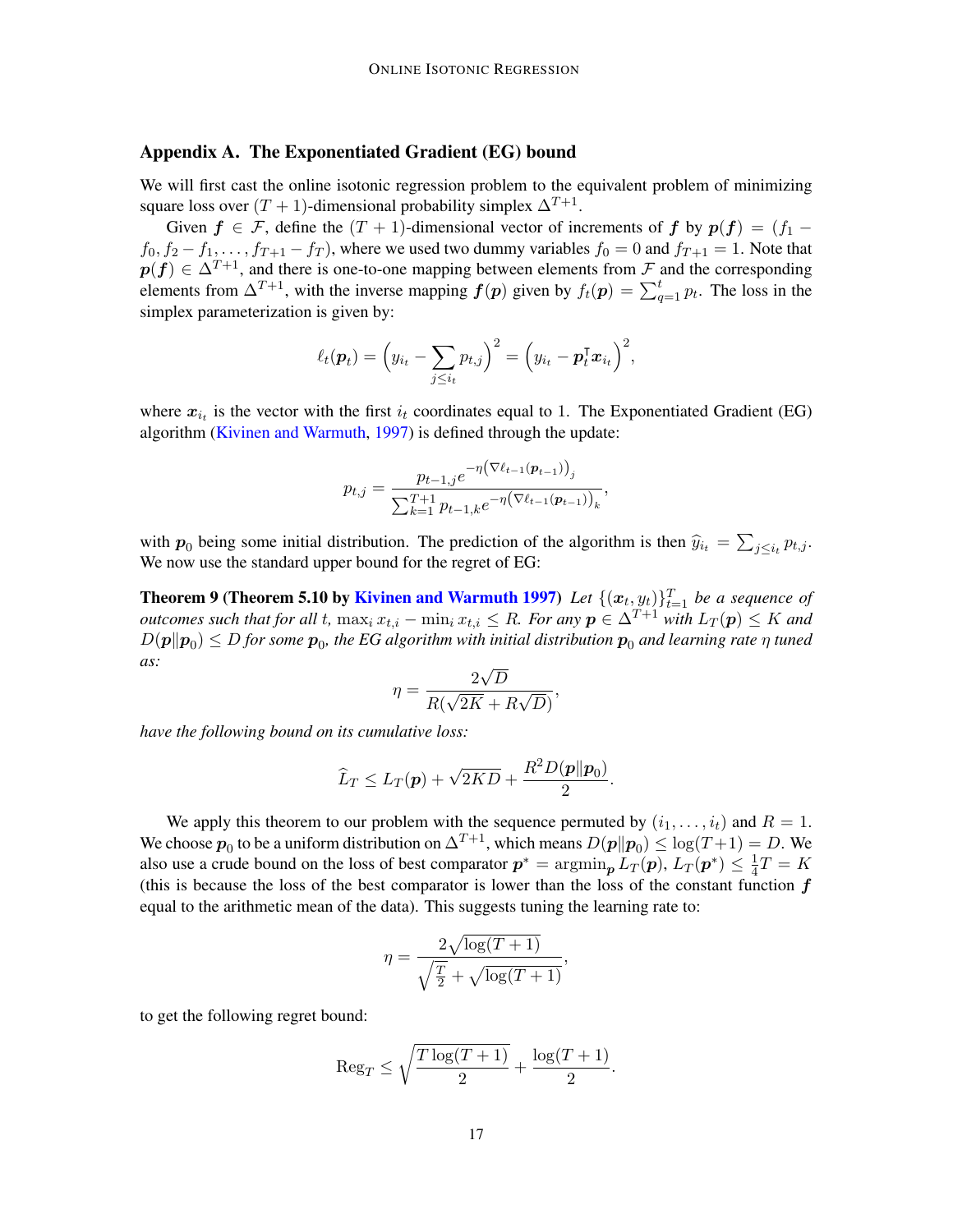# <span id="page-17-0"></span>Appendix B. Proof of Theorem [3](#page-5-1) (bound for the Exponential Weights algorithm)

Let the adversary reveal the labels in isotonic order  $(i<sub>t</sub> = t$  for all t), and they are all equal to 0. At trial t, the prediction of the algorithm  $\hat{y}_t = \mathbf{f}_t^{\mathsf{T}} \mathbf{x}_t = f_{t,t}$  is given by:

$$
\widehat{y}_t = \int_{\mathcal{F}} f_t p_t(\boldsymbol{f}) \, \mathrm{d} f_1 \dots \mathrm{d} f_T, \qquad \text{where} \quad p_t(\boldsymbol{f}) = \underbrace{\frac{e^{-\frac{1}{2} \sum_{q < t} f_q^2}}{\int_{\mathcal{F}} e^{-\frac{1}{2} \sum_{q < t} f_q^2} \, \mathrm{d} f_1 \dots \mathrm{d} f_T}}_{=Z},
$$

We calculate the marginal distribution  $p_t(f_t = z)$ :

$$
p_t(f_t = z) = \int_{0 \le f_1 \le f_{t-1} \le z \le f_{t+1} \dots \le f_T \le 1} p_t(f) df_1 \dots df_{t-1} df_{t+1} \dots df_T
$$
  
=  $\frac{1}{Z} \Biggl( \int_{0 \le f_1 \le \dots \le f_{t-1} \le z} e^{-\frac{1}{2} \sum_{q < t} f_q^2} df_1 \dots df_{t-1} \Biggr) \Biggl( \int_{z \le f_{t+1} \le \dots \le f_T \le 1} df_{t+1} \dots df_T \Biggr)$   
=  $\frac{1}{Z} G(z, t-1) \frac{(1-z)^{T-t}}{(T-t)!},$ 

where:

$$
G(z,n) = \int_{0 \le f_1 \le \dots \le f_n \le z} e^{-\frac{1}{2} \sum_{t=1}^n f_t^2} df_1 \dots df_n.
$$

We now calculate  $G(z, n)$ . Let  $F(x) = \int e^{-\frac{1}{2}x^2} dx$  denote the antiderivative of the Gaussian. Recursively applying the relation:

$$
\int_{f_{t-1}}^{z} e^{-\frac{1}{2}f_t^2} \frac{1}{k!} (F(z) - F(f_t))^k = \frac{(F(z) - F(f_{t-1}))^{k+1}}{(k+1)!}.
$$

we get:

$$
G(z, n) = \frac{(F(z) - F(0))^n}{n!},
$$

so that:

$$
p_t(f_t = z) = \frac{1}{Z'}(1-z)^{T-t}(F(z) - F(0))^{t-1}
$$
, where  $Z' = Z(t-1)!(T-t)!$ .

Denote  $p_t(f_t = z)$  concisely as  $\phi(z)$ . Then, we have:

$$
\widehat{y}_t = \int_0^1 z \phi(z) \,\mathrm{d}z.
$$

Assume  $t > 1$  and let  $\alpha = \frac{t-1}{T-1}$  $\frac{t-1}{T-1}$ ; note that  $0 < \alpha \leq 1$ . Define:

$$
g(z) = (1 - \alpha) \log(1 - z) + \alpha \log(F(z) - F(0)).
$$

Note that  $\phi(z) = \frac{1}{Z'} e^{(T-1)g(z)}$ . We have:

$$
g'(z) = -\frac{1-\alpha}{1-z} + \frac{\alpha}{F(z) - F(0)} e^{-\frac{1}{2}z^2},
$$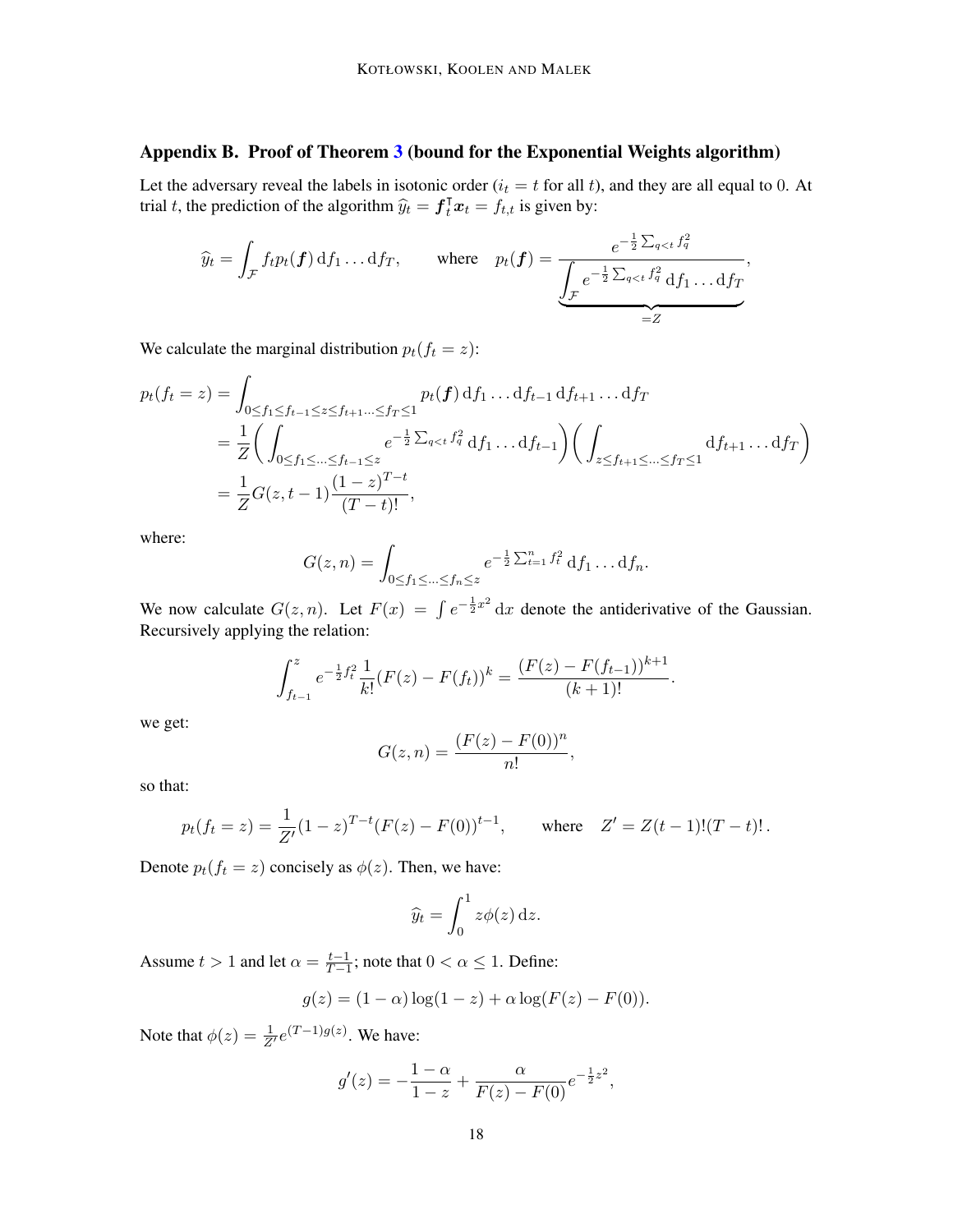and:

$$
g''(z) = -\frac{1-\alpha}{(1-z)^2} - \frac{\alpha}{(F(z) - F(0))^2} e^{-z^2} - \frac{\alpha}{F(z) - F(0)} z e^{-\frac{1}{2}z^2} < 0.
$$

Thus, g is (strictly) concave, which implies that  $\phi$  is log-concave. Furthermore, due to strict concavity of  $F(z)$  for  $z > 0$ , we have:  $F(0) < F(z) - z e^{-\frac{1}{2}z^2}$  for  $z > 0$ , which implies:

$$
g'(z) < -\frac{1-\alpha}{1-z} + \frac{\alpha}{z} \quad \text{for } z > 0,
$$

so that  $g'(\alpha) < 0$ . On the other hand, also from the concavity of  $F(z)$ ,  $F(z) \leq F(0) + z$ , which together with  $e^{-\frac{1}{2}z^2} \geq 1 - \frac{1}{2}$  $\frac{1}{2}z^2$  implies:

$$
g'(z) \ge -\frac{1-\alpha}{1-z} + \frac{\alpha\left(1-\frac{1}{2}z^2\right)}{z}.
$$

This means that:

$$
g'\left(\frac{\alpha}{2}\right) \ge -\frac{1-\alpha}{1-\frac{\alpha}{2}} + 2\left(1 - \frac{1}{8}\alpha^2\right) = \frac{1}{1-\frac{\alpha}{2}} - \frac{1}{4}\alpha^2 \ge 1 > 0.
$$

Thus  $g'(z)$  switches the sign between  $\frac{\alpha}{2}$  and  $\alpha$ , which means that the (unique) maximizer  $z^* =$  $argmax g(z)$  is in the range  $\left(\frac{\alpha}{2}\right)$  $\frac{\alpha}{2}, \alpha$ ).

We now use [\(Saumard and Wellner,](#page-15-18) [2014,](#page-15-18) Proposition 5.2) which states that for log-concave densities, the density at the mean is not much smaller than the density at the mode:

$$
\frac{1}{\sqrt{3}e} \sup_{z} \phi(z) \le \phi(\widehat{y}_t) \le \sup_{z} \phi(z),
$$

which means that after taking logarithms, dividing by  $T - 1$  and using the definition of  $z^*$ ,

$$
g(z^*) - \frac{1}{T-1}(1 + \log \sqrt{3}) \le g(\hat{y}_t) \le g(z^*).
$$

From concavity of g,

$$
g(\widehat{y}_t) \le g\left(\frac{\alpha}{2}\right) + g'\left(\frac{\alpha}{2}\right)\left(\widehat{y}_t - \frac{\alpha}{2}\right) \le g(z^*) + g'\left(\frac{\alpha}{2}\right)\left(\widehat{y}_t - \frac{\alpha}{2}\right),
$$

which, together with  $g'$   $\left(\frac{\alpha}{2}\right)$  $\frac{\alpha}{2}$ )  $\geq$  1, implies:

$$
\widehat{y}_t \ge \frac{\alpha}{2} + \frac{g(\widehat{y}_t) - g(z^*)}{g'\left(\frac{\alpha}{2}\right)} \ge \frac{\alpha}{2} - \frac{\frac{1}{T-1}(1 + \log \sqrt{3})}{g'\left(\frac{\alpha}{2}\right)} \ge \frac{\alpha}{2} - \frac{1}{T-1}(1 + \log \sqrt{3}).
$$

Hence,  $\hat{y}_t \geq \frac{\alpha}{4}$  when:

$$
\frac{\alpha}{2} - \frac{1}{T-1}(1 + \log \sqrt{3}) \ge \frac{\alpha}{4} \qquad \Longrightarrow \qquad T \ge 1 + \frac{4(1 + \log \sqrt{3})}{\alpha}.
$$

Note, that this holds when  $\alpha \geq \frac{1}{2}$  $\frac{1}{2}$  and when  $T \ge 14$ . Therefore, when  $T \ge 14$ , for all  $\alpha \ge \frac{1}{2}$  $\frac{1}{2}$ , we have  $\hat{y}_t \geq \frac{\alpha}{4} \geq \frac{1}{8}$ <br>we conclude that  $\frac{1}{8}$ , which means  $\tilde{\ell}_t(\boldsymbol{f}_t) = (\hat{y}_t - 0)^2 \ge \frac{1}{64}$ . Since  $\alpha \ge \frac{1}{2}$  $\frac{1}{2}$  is implied by  $t \geq \lfloor T/2 \rfloor + 1$ , we conclude that when  $T \geq 14$ ,

$$
\operatorname{Reg}_T = \widehat{L}_T - \min_{f \in \mathcal{F}} L_T(f) = \widehat{L}_T \ge \sum_{t=\lfloor \frac{T}{2} \rfloor + 1}^T \frac{1}{64} \ge \frac{T}{128}.
$$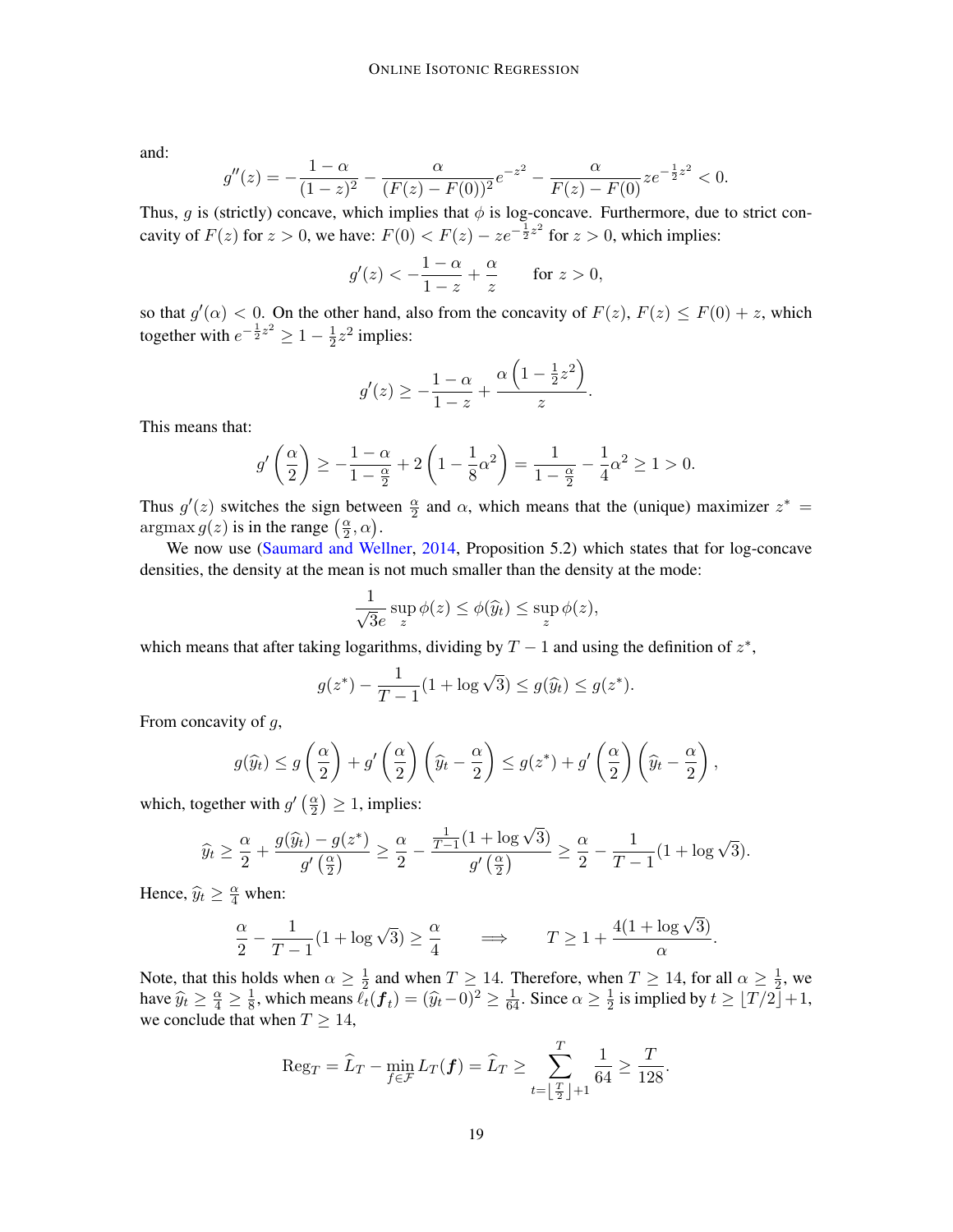# <span id="page-19-0"></span>Appendix C. Full proof of Theorem [5](#page-9-0)

We proceed by constructing the difficult sequence explicitly. First, split the T points  $(1, \ldots, T)$  into K consecutive segments  $(1, \ldots, m), (m+1, \ldots, 2m), \ldots, (m(K-1)+1, \ldots, T)$ , where in each segment there are  $m = \frac{T}{K}$  $\frac{T}{K}$  consecutive points (assume for now that T is divisible by K). Let  $t \in k$ mean that t is in the k-th segment,  $k = 1, \ldots, K$ , i.e.  $t \in k$  whenever  $k = \left[\frac{t}{n}\right]$  $\left\lfloor \frac{t}{m} \right\rfloor$ . Now, suppose the adversary picks a K-vector  $p = (p_1, \ldots, p_K) \in [0, 1]^K$  such that  $p_1 \leq p_2 \leq \ldots \leq p_K$  and generates the labels in isotonic order (any order would work as well) such that  $y_t \sim \text{Bernoulli}(p_k)$ when  $t \in k$ . Let  $f_p \in \mathcal{F}$  denote an isotonic function such that  $f_t = p_k$  when  $t \in k$ . We lower bound the expected regret:

$$
\mathbb{E}_{\boldsymbol{p}}[\text{Reg}_T] = \mathbb{E}_{\boldsymbol{p}} \left[ \widehat{L}_T - \inf_{\boldsymbol{f} \in \mathcal{F}} L_T(\boldsymbol{f}) \right] \n\geq \mathbb{E}_{\boldsymbol{p}} \left[ \widehat{L}_T - L_T(\boldsymbol{f}_{\boldsymbol{p}}) \right] \n= \sum_{k=1}^K \mathbb{E}_{\boldsymbol{p}} \left[ \sum_{t \in k} (\widehat{y}_t - y_t)^2 - (p_k - y_t)^2 \right] \n= \sum_{k=1}^K \mathbb{E}_{\boldsymbol{p}} \left[ \sum_{t \in k} (\widehat{y}_t - p_k)(\widehat{y}_t + p_k - 2y_t)^2 \right] \n= \sum_{k=1}^K \mathbb{E}_{\boldsymbol{p}} \left[ \sum_{t \in k} (\widehat{y}_t - p_k)^2 \right],
$$

where the last equality is from  $\mathbb{E}_{p_k}[y_t] = p_k$ . Now we assume the adversary picks p from the following set:

$$
\mathcal{P} = \left\{ \boldsymbol{p} = (p_1, \ldots, p_K) \colon p_k \in \left\{ \frac{1}{4} + \frac{k-1}{2K}, \frac{1}{4} + \frac{k}{2K} \right\} \right\}.
$$

There are  $2^K$  vectors in P, all satisfying  $p_1 \leq p_2 \leq \ldots \leq p_K$ , and  $\frac{1}{4} \leq p_k \leq \frac{3}{4}$  $\frac{3}{4}$  for all k. For instance, when  $K = 2$ ,  $\mathcal{P} = \left\{ \left( \frac{1}{4} \right)$  $\frac{1}{4}, \frac{1}{2}$  $(\frac{1}{2}), (\frac{1}{4})$  $\frac{1}{4}, \frac{3}{4}$  $(\frac{3}{4}), (\frac{1}{2})$  $\frac{1}{2}, \frac{1}{2}$  $(\frac{1}{2}), (\frac{1}{2})$  $\frac{1}{2}, \frac{3}{4}$  $\frac{3}{4})$ . Fix k and denote  $p_{k,0} = \frac{1}{4} + \frac{k-1}{2K}$  $\frac{k-1}{2K}$  and  $p_{k,1} = \frac{1}{4} + \frac{k}{2F}$  $\frac{k}{2K}$ , i.e.  $p_k \in \{p_{k,0}, p_{k,1}\}$ . Define:

$$
\widehat{p}_k = \operatornamewithlimits{argmin}_{p_{k,i}, i=0,1} \left\{ |\overline{y}_k - p_{k,i}| \right\},\,
$$

where  $\overline{y}_k = \frac{1}{m}$  $\frac{1}{m} \sum_{t \in k} \hat{y}_t$ . We now show that:

<span id="page-19-1"></span>
$$
\sum_{t\in k} (\widehat{y}_t - p_k)^2 \ge \frac{m}{4} (\widehat{p}_k - p_k)^2.
$$
 (3)

Without loss of generality, assume  $p_k = p_{k,0}$ . Then, if  $\hat{p}_k = p_{k,0}$ , the inequality clearly holds because the right-hand side is 0. On the other hand, if  $\hat{p}_k = p_{k,1}$ , then from the definition of  $\hat{p}_k$  we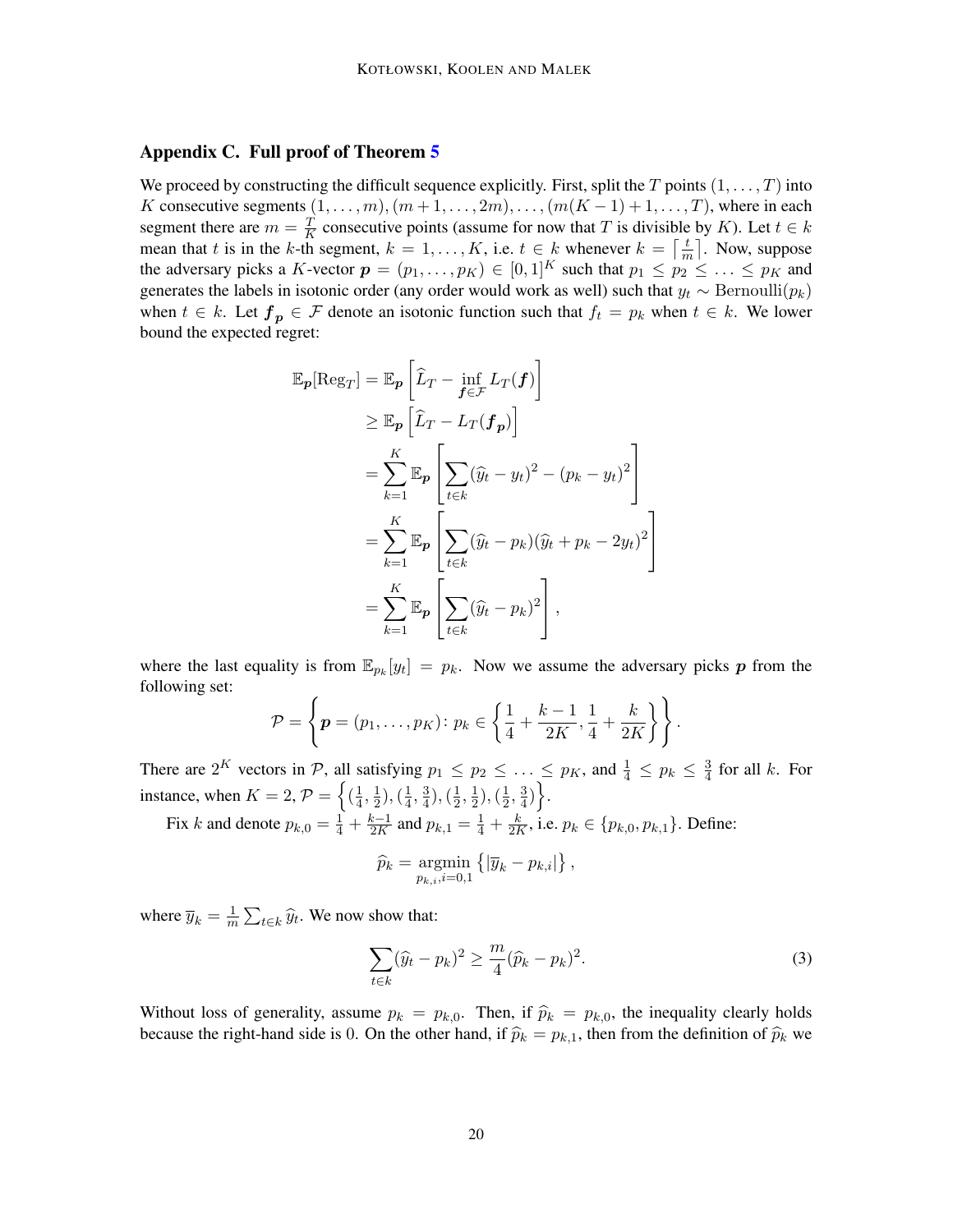have  $|\overline{y}_k - p_{k,1}| \le |\overline{y}_k - p_{k,0}|$ , which means  $\overline{y}_k \ge \frac{1}{2}$  $\frac{1}{2}(p_{k,0}+p_{k,1})$ . This implies:

$$
\sum_{t \in k} (\widehat{y}_t - p_{k,0})^2 = \sum_{t \in k} (\widehat{y}_t - \overline{y}_k + \overline{y}_k - p_{k,0})^2
$$
  
=  $\left( \sum_{t \in k} (\widehat{y}_t - \overline{y}_k)^2 + 2(\widehat{y}_t - \overline{y}_k)(\overline{y}_k - p_{k,0}) \right) + m(\overline{y}_k - p_{k,0})^2$   
=  $\left( \sum_{t \in k} (\widehat{y}_t - \overline{y}_k)^2 \right) + m(\overline{y}_k - p_{k,0})^2$   
 $\geq m(\overline{y}_k - p_{k,0})^2 \geq \frac{m}{4} (p_{k,1} - p_{k,0})^2.$ 

Thus, [\(3\)](#page-19-1) holds. Note that  $\hat{p}_k$  depends on  $\{\hat{y}_t, t \in k\}$  (which in turn depend on the labels), but it does not depend on  $p_k$ . Hence the worst gee recept can be lower bounded by: does not depend on  $p_k$ . Hence, the worst-case regret can be lower bounded by:

$$
\max_{y_1,\dots,y_T} \text{Reg}_T \ge \max_{\boldsymbol{p}\in\mathcal{P}} \sum_{k=1}^K \frac{m}{4} \mathbb{E}_{\boldsymbol{p}} [(\widehat{p}_k - p_k)^2].
$$

We will now use Assouads lemma [\(Yu,](#page-15-15) [1997;](#page-15-15) [Tsybakov,](#page-15-16) [2009\)](#page-15-16) to bound the sum on the right-hand side. Let  $\Omega = \{0,1\}^K$  be the set of all  $2^K$  binary sequences of length K. The sequences from  $\Omega$ will index the distributions from P by denoting  $p_{\omega} = (p_{1,\omega_1}, \dots, p_{K,\omega_K}) \in \mathcal{P}$  for any  $\omega \in \Omega$ . We also define  $\hat{\omega} \in \Omega$  as  $p_{\hat{\omega}} = (\hat{p}_1, \dots, \hat{p}_K)$ , i.e.  $p_{k, \hat{\omega}_k} = \hat{p}_k$  for any k. In this notation:

$$
\max_{\mathbf{p}\in\mathcal{P}}\sum_{k=1}^K\frac{m}{4}\mathbb{E}_{\mathbf{p}}[(\widehat{p}_k-p_k)^2]\geq \max_{\boldsymbol{\omega}\in\Omega}\frac{m}{4}\mathbb{E}_{\mathbf{p}_{\boldsymbol{\omega}}}||\mathbf{p}_{\boldsymbol{\omega}}-\mathbf{p}_{\widehat{\boldsymbol{\omega}}}||^2=\max_{\boldsymbol{\omega}\in\Omega}\frac{m}{4}\frac{1}{4K^2}\mathbb{E}_{\mathbf{p}_{\boldsymbol{\omega}}}\rho(\boldsymbol{\omega},\widehat{\boldsymbol{\omega}}),
$$

where  $\rho(\cdot, \cdot)$  denotes the Hamming distance between two binary sequences. Using [\(Tsybakov,](#page-15-16) [2009,](#page-15-16) Theorem 2.12.ii):

$$
\min_{\widehat{\omega}\in\Omega}\max_{\boldsymbol{\omega}\in\Omega}\mathbb{E}_{\boldsymbol{p}_{\boldsymbol{\omega}}}\rho(\boldsymbol{\omega},\widehat{\boldsymbol{\omega}})\geq\frac{K}{2}\left(1-\max_{\boldsymbol{\omega},\boldsymbol{\omega}'\in\Omega:\ \rho(\boldsymbol{\omega},\boldsymbol{\omega}')=1}\mathrm{TV}(\boldsymbol{p}_{\boldsymbol{\omega}},\boldsymbol{p}_{\boldsymbol{\omega}'})\right),
$$

where  $TV(\cdot, \cdot)$  is the total variation distance between distributions over  $(y_1, \ldots, y_T)$ . From Pinsker's inequality:

$$
\mathrm{TV}^2(\boldsymbol{p}_{\boldsymbol{\omega}}, \boldsymbol{p}_{\boldsymbol{\omega}'} ) \leq \frac{1}{2} D(\boldsymbol{p}_{\boldsymbol{\omega}} \| \boldsymbol{p}_{\boldsymbol{\omega}'} ) = \frac{1}{2} \sum_{k=1}^K D(p_{k,\omega_k} \| p_{k,\omega'_k}),
$$

where  $D(\cdot\|\cdot)$  is the Kullback-Leibler divergence and we used the fact the  $p \in \mathcal{P}$  are product distributions over segments. Since  $\rho(\omega, \omega') = 1$ ,  $p_{k,\omega_k} = p_{k,\omega'_k}$  for all but one k, hence all but one terms in the sum disappear and we have  $TV^2(p_\omega, p_{\omega'}) \leq \frac{1}{2}D(p_{k,0}||p_{k,1})$  for some k. Using the Taylor approximation of the KL-divergence with respect to  $p_{k,1}$  around  $p_{k,0}$ , we get:

$$
D(p_{k,0}||p_{k,1}) = \frac{m}{2} \frac{(p_{k,1} - p_{k,0})^2}{\widetilde{p}(1-\widetilde{p})},
$$

where  $\tilde{p}$  is some convex combination of  $p_{k,0}$  and  $p_{k,1}$ . Since  $p_{k,0}, p_{k,1} \in [\frac{1}{4}, \infty)$  $\frac{1}{4}, \frac{3}{4}$  $\frac{3}{4}$ ,  $\frac{1}{\tilde{p}(1-\frac{1}{2})}$  $\frac{1}{\widetilde{p}(1-\widetilde{p})}$  is maximized for  $\widetilde{p} \in \{\frac{1}{4}, \frac{3}{4}\}$  $\frac{3}{4}$ , so that:

$$
TV^{2}(p_{k,0}, p_{k,1}) \le \frac{4m}{3}(p_{k,1} - p_{k,0})^{2} = \frac{m}{3K^{2}}.
$$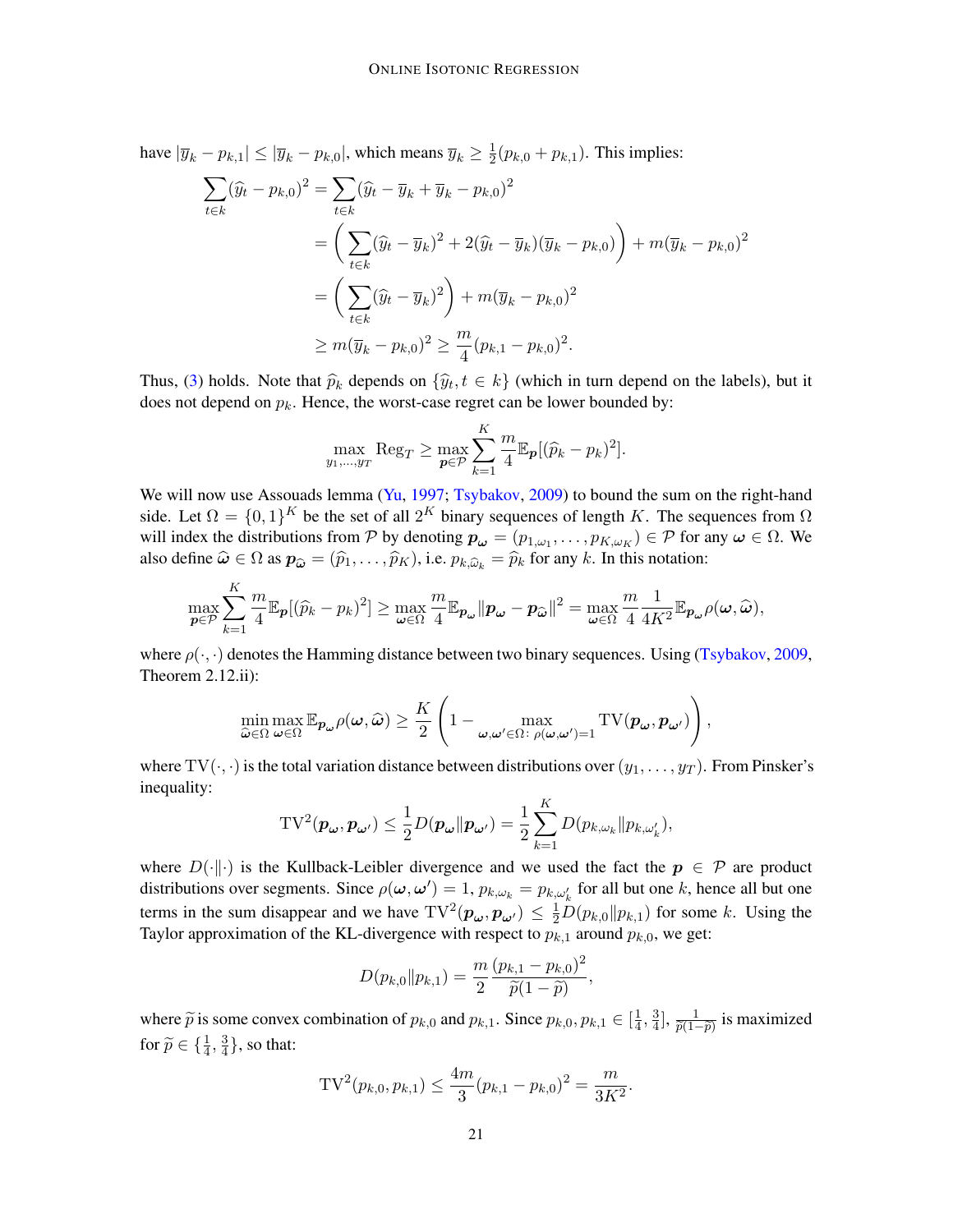Plugging this into our bound gives:

$$
\min_{\widehat{\omega}\in\Omega}\max_{\boldsymbol{\omega}\in\Omega}\mathbb{E}_{\boldsymbol{p}_{\boldsymbol{\omega}}}\rho(\boldsymbol{\omega},\widehat{\boldsymbol{\omega}})\geq\frac{K}{2}\left(1-\frac{\sqrt{m}}{\sqrt{3}K}\right),\,
$$

which implies:

$$
\max_{y_1,...,y_T} \text{Reg}_T \ge \frac{m}{32K} \left( 1 - \frac{\sqrt{m}}{\sqrt{3}K} \right) = \frac{T}{32K^2} \left( 1 - \frac{\sqrt{T}}{\sqrt{3}K^{3/2}} \right),
$$

where we used the fact that  $m = \frac{T}{K}$  $\frac{T}{K}$ . Choosing  $K = cT^{1/3}$  for some  $c > 1$  gives:

$$
\max_{y_1,\dots,y_T} \text{Reg}_T \ge \frac{c^{3/2} - 3^{-1/2}}{32c^{7/2}} T^{1/3}.
$$

Choosing any  $c > 3^{-1/3}$ ,  $c = O(1)$ , such that K divides T finishes the proof.

## <span id="page-21-0"></span>Appendix D. Proofs for Section [6](#page-10-0) (noise-free case)

#### D.1. Proof of Theorem [6](#page-10-1) (arbitrary order of outcomes)

We first give a sequence of outcomes such that when  $T = 2<sup>k</sup> - 1$  for some positive integer k, any algorithm will suffer exactly  $\frac{1}{4} \log_2(T+1)$  loss. The adversary picks a point in the middle of the range,  $i_1 = 2^{k-1}$ . After the algorithm predicts, the adversary chooses  $y_{i_1}$  to be 0 or 1, depending which of these two incurs more loss to the algorithm. Hence, no matter what the algorithm predicts, the loss is at least  $\frac{1}{4}$ . If  $y_{i_1} = 0$ , then  $2^{k-1} - 1$  points on the left-hand side of  $y_{i_1}$  are labeled to 0 in the next trials (which is required due to noise-free regime), and the algorithm will possibly suffer no loss on these points. Then, the adversary repeats the above procedure of choosing the middle point on the remaining  $2^{k-1} - 1$  points on the right-hand side of  $y_{i_1}$ . Analogously, when  $y_{i_1} = 1$ , the points on the right-hand side are all labeled to 1, and the adversary recursively play on remaining the left-hand side points. This procedure can be carried out  $k$  times, until no more points remains. Hence, the total loss incurred by the algorithm is at least  $\frac{1}{4}k = \frac{1}{4}$  $\frac{1}{4} \log_2(n+1)$ .

Next, we determine the upper bound on the value of the minimax regret:

$$
V = \min_{\widehat{y}_{i_1}} \max_{y_{i_1}} \dots \min_{y_{i_T}} \max_{y_{i_T}} \sum_{t=1}^T (y_{i_t} - \widehat{y}_{i_t})^2 \le \frac{1}{4} \log_2(T+1),
$$

where the labels are constrained to be isotonic,  $y_1 \leq \ldots \leq y_T$ . We will get the predictions of the minimax algorithm as a by-product of the calculations. This implies that the minimax algorithm suffers regret at most  $\frac{1}{4} \log_2(T+1)$ , and the bound on V is tight whenever  $T = 2^k - 1$ .

In the first trial, the adversary reveals outcome  $i_1$ , which splits the set of unknown labels into two disjoint sets  $(y_1, \ldots, y_{i_t-1})$  and  $(y_{i_t+1}, \ldots, y_T)$ . The minimax algorithm knows that  $0 \leq y_1, \ldots, y_{i_t-1} \leq y_{i_t}$  and  $y_{i_t} \leq y_{i_t+1}, \ldots, y_T \leq 1$  (due to noise-free case). Then, in the future trials, each of these sets of unknown consecutive labels will be recursively split into smaller sets. At any moment of time, for any set of unknown labels  $(y_i, \ldots, y_j)$  with  $j \geq i$ , we know that  $y_{i-1} \leq y_i, \ldots, y_j \leq y_{j+1}$ , and  $y_{i-1}$  and  $y_{j+1}$  has already been revealed (we use  $y_0 = 0$  and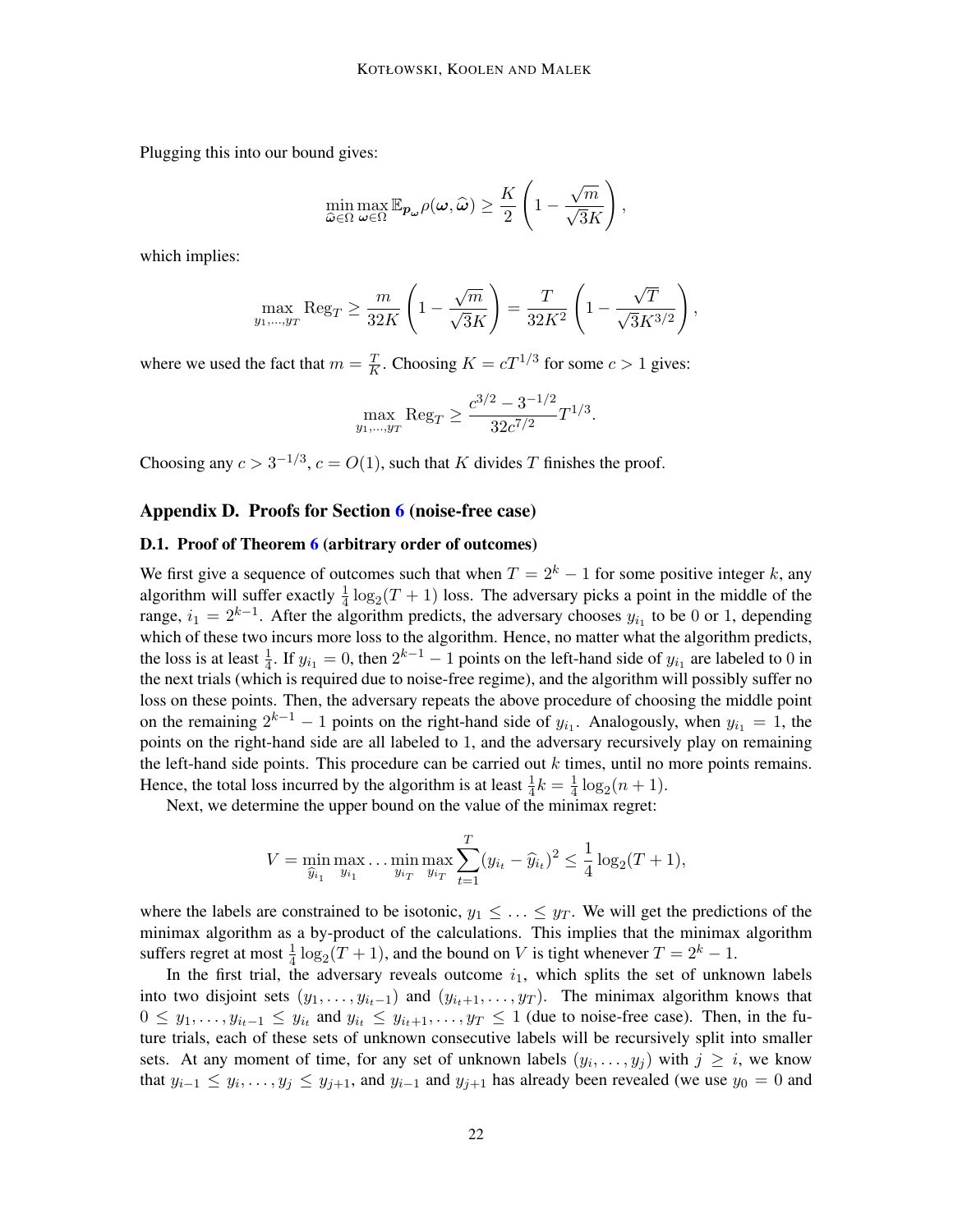$y_{T+1} = 1$ ). Hence, the minimax algorithm will play a separate minimax game for each set of unknown labels  $(y_i, \ldots, y_j)$ , bounded in the range  $[y_{i-1}, y_{j+1}]$ . We use this observation as a basis for the recursion. Let  $V(u, v, n)$  denote the minimax value of the game for a set of n not yet revealed consecutive labels lower-bounded by  $u$ , and upper-bounded by  $v$ . We get the recursion:

<span id="page-22-0"></span>
$$
V(u, v, n+1) = \max_{k \in \{0, \dots, n\}} V(u, v, n+1, k),
$$
\n(4)

where:

$$
V(u, v, n+1, k) = \min_{\widehat{y} \in [u, v]} \max_{y \in [u, v]} \left\{ (y - \widehat{y})^2 + V(u, y, k) + V(y, v, n-k) \right\},\,
$$

which follows from the fact that first the adversary reveals  $(k + 1)$ -th point, then the algorithm predicts with  $\hat{y}$  for that point, and finally the outcome y is revealed, while the set is split into two sets of smaller size. The minimax regret can be read out from  $V(0, 1, T)$ . To start the recursion, we define  $V(u, v, 0) = 0$ .

We now prove by induction on  $n$  that:

<span id="page-22-1"></span>
$$
V(u, v, n) = \beta_n (v - u)^2,
$$
\n<sup>(5)</sup>

where  $\beta_n$  is some coefficient independent of u and v. Assume  $n+1$  unknown labels, lower-bounded by u, and upper-bounded by v. We fix  $k \in \{0, \ldots, n\}$  and calculate the optimal prediction of the algorithm for  $V(u, v, n+1, k)$ :

$$
\widehat{y} = \underset{\widehat{y} \in [u,v]}{\text{argmin}} \max_{y \in [u,v]} \left\{ (y - \widehat{y})^2 + \beta_k (y - u)^2 + \beta_{n-k} (v - y)^2 \right\},\,
$$

where we used the inductive assumption. The function inside max is convex in  $y$ , hence the solution w.r.t. y is  $y \in \{u, v\}$ . First note that if  $\beta_k - \beta_{n-k} > 1$ , the function inside max is increasing in y for any choice of  $\hat{y} \in [u, v]$ , hence the optimal choice for the adversary is  $y = v$ , and the optimal choice for the algorithm is  $\hat{y} = v$ . Similarly, if  $\beta_k - \beta_{n-k} < -1$ , the function inside max is decreasing in y, which results in the optimal choice  $y = u$  and  $\hat{y} = u$ . When  $-1 \leq \beta_k - \beta_{n-k} \leq 1$ , it is easy to check that the optimal prediction is obtained by setting the function inside max equal for both choices of  $y \in \{u, v\}$ . This gives:

$$
\widehat{y} = \frac{u+v}{2} + \frac{u-v}{2} (\beta_k - \beta_{n-k}) \in [u, v].
$$

Thus, depending on the value of  $\beta_k - \beta_{n-k}$ ,  $V(u, v, n+1, k)$  is given by:

$$
V(u, v, n + 1, k) = (u - v)^2 \beta_{n,k},
$$

where

<span id="page-22-2"></span>
$$
\beta_{n,k} = \begin{cases} \n\beta_k & \text{if } \beta_k - \beta_{n-k} > 1, \\ \n\frac{1}{4}(\beta_k - \beta_{n-k})^2 + \frac{1}{2}(\beta_k + \beta_{n-k}) + \frac{1}{4} & \text{if } -1 \le \beta_k - \beta_{n-k} \le 1, \\ \n\beta_{n-k} & \text{if } \beta_k - \beta_{n-k} < -1. \n\end{cases} \tag{6}
$$

From [\(4\)](#page-22-0), we have:

$$
\beta_{n+1} = \max_{k \in \{0, \dots, n\}} \beta_{n,k},
$$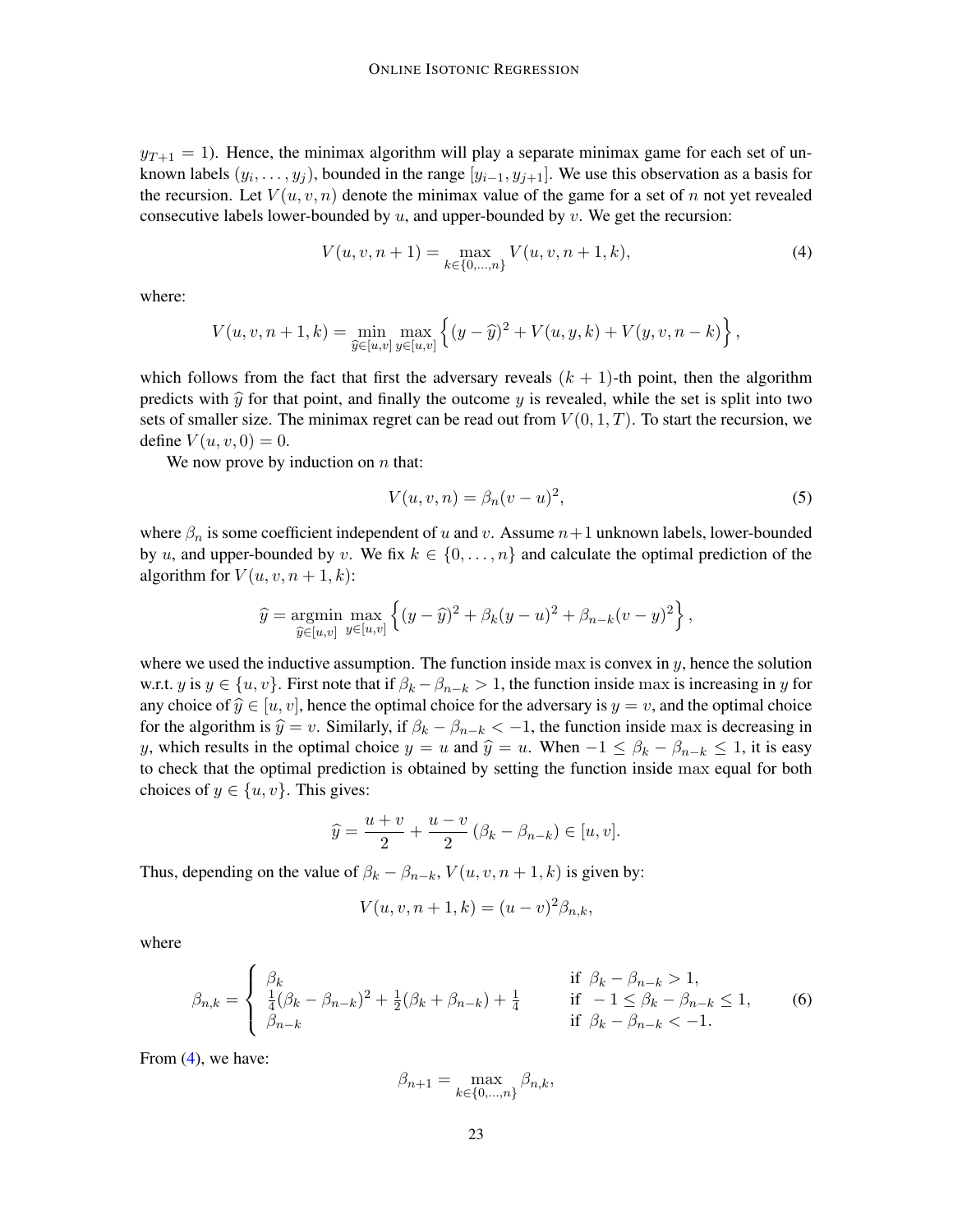which proves our inductive hypothesis  $(5)$ .

What is left to show is that  $\beta_n \leq \frac{1}{4}$  $\frac{1}{4} \log_2(n+1)$ . We will prove it by induction on *n*. For  $n = 0$ ,  $\beta_0 = 0$  and thus the bound trivially holds. We now show that  $\beta_{n,k}$ , as defined in [\(6\)](#page-22-2), is nondecreasing in  $\beta_k$  and  $\beta_{n-k}$ . We fix  $\beta_{n-k}$ , and calculate the derivative with respect to  $\beta_k$ :

$$
\frac{\mathrm{d}\beta_{n,k}}{\mathrm{d}\beta_k} = \begin{cases} 1 & \text{if } \beta_k - \beta_{n-k} > 1, \\ \frac{1}{2}(\beta_k - \beta_{n-k} + 1) & \text{if } -1 \le \beta_k - \beta_{n-k} \le 1, \\ 0 & \text{if } \beta_k - \beta_{n-k} < -1, \end{cases}
$$

which is nonnegative. Hence,  $\beta_{n,k}$  is nondecreasing with  $\beta_k$  for any fixed  $\beta_{n-k}$ . An analogous arguments shows that  $\beta_{n,k}$  is nondecreasing with  $\beta_{n-k}$  for any fixed  $\beta_k$ . Hence, we can replace  $\beta_k$ and  $\beta_{n-k}$  by their upper bounds from the inductive argument, and then  $\beta_{n,k}$  (as well as  $\beta_{n+1}$ ) will not decrease. Thus, to show that  $\frac{1}{4} \log_2((n+1)+1)$  is the upper bound on  $\beta_{n+1}$ , it suffices to show that for any  $n, k, \beta_{n,k} \leq \frac{1}{4}$  $\frac{1}{4} \log_2(n+2)$  after substituting  $\beta_k = \frac{1}{4}$  $\frac{1}{4} \log_2(k+1)$  and  $\beta_{n-k} =$ 1  $\frac{1}{4} \log_2(n - k + 1)$  in [\(6\)](#page-22-2).

We proceed by cases in [\(6\)](#page-22-2). When  $\beta_k - \beta_{n-k} > 1$ ,  $\beta_{n,k} = \beta_k = \frac{1}{4}$  $\frac{1}{4} \log_2(k+1) \leq \frac{1}{4}$  $\frac{1}{4} \log_2(n+2)$ , because  $k \leq n$ . Case  $\beta_k - \beta_{n-k} < -1$  is covered in an analogous way. We are left with the case  $-1 \leq \beta_k - \beta_{n-k} \leq 1$ . It suffices to show that:

$$
\underbrace{(\beta_k - \beta_{n-k})^2 + \frac{1}{2}(\beta_k + \beta_{n-k}) + \frac{1}{4}}_{=g(\beta_k, \beta_{n-k})} \leq \underbrace{\frac{1}{4} \log_2(2^{4\beta_k} + 2^{4\beta_{n-k}})}_{=f(\beta_k, \beta_{n-k})},
$$
\n(7)

because the right-hand side is equal to  $\frac{1}{4} \log_2(n+2)$  when  $\beta_k = \frac{1}{4}$  $\frac{1}{4} \log_2(1+k)$  and  $\beta_{n-k} =$ 1  $\frac{1}{4} \log_2(1+n-k)$ . Assume w.l.o.g. that  $\beta_k \leq \beta_{n-k}$  (because both  $f(\cdot, \cdot)$  and  $g(\cdot, \cdot)$  are symmetric in their arguments). For any  $\delta$ ,  $g(x+\delta, y+\delta) = g(x, y)+\delta$ , and similarly  $f(x+\delta, y+\delta) = f(x, y)+\delta$ . Thus, proving  $f(x, y) \ge g(x, y)$  is equivalent to proving  $f(0, y - x) \ge g(0, y - x)$ . Given the condition  $-1 \leq \beta_{n-k} - \beta_k \leq 1$ , we thus need to show that:  $f(0, y) \geq g(0, y)$  for any  $0 \leq y \leq 1$ , which translates to:

$$
\log_2 (1 + 2^{4y}) \ge (1 + y)^2
$$
, for  $0 \le y \le 1$ .

This inequality can be shown by splitting the range [0, 1] into [0,  $\frac{1}{4}$  $\frac{1}{4}$ ,  $[\frac{1}{4}]$  $\frac{1}{4}$ ,  $\frac{3}{4}$  $\frac{3}{4}$ ] and  $\left[\frac{3}{4}\right]$  $\frac{3}{4}$ , 1], lower-bounding the left-hand side by its Taylor expansion up to the second order around points  $0, \frac{1}{2}$  $\frac{1}{2}$ , and  $\frac{3}{4}$ , respectively (with the second derivative replaced by its lower bound in a given range), and showing that the corresponding quadratic inequality always holds within its range. We omit the details here. Unfortunately, we were unable to find a more elegant proof of this inequality.

#### D.2. Proof of Theorem [7](#page-10-2) (isotonic order of outcomes)

We determine the value of the minimax regret:

$$
V = \min_{\widehat{y}_1} \max_{y_1 \in [0,1]} \min_{\widehat{y}_1} \max_{y_2 \in [y_1,1]} \dots \min_{\widehat{y}_T} \max_{y_T \in [y_{T-1},1]} \sum_{t=1}^T (y_t - \widehat{y}_t)^2,
$$

getting the predictions of the minimax algorithm as a by-product of the calculations. Note that any algorithm will suffer regret at least  $V$  for some sequences of labels, while the minimax algorithm